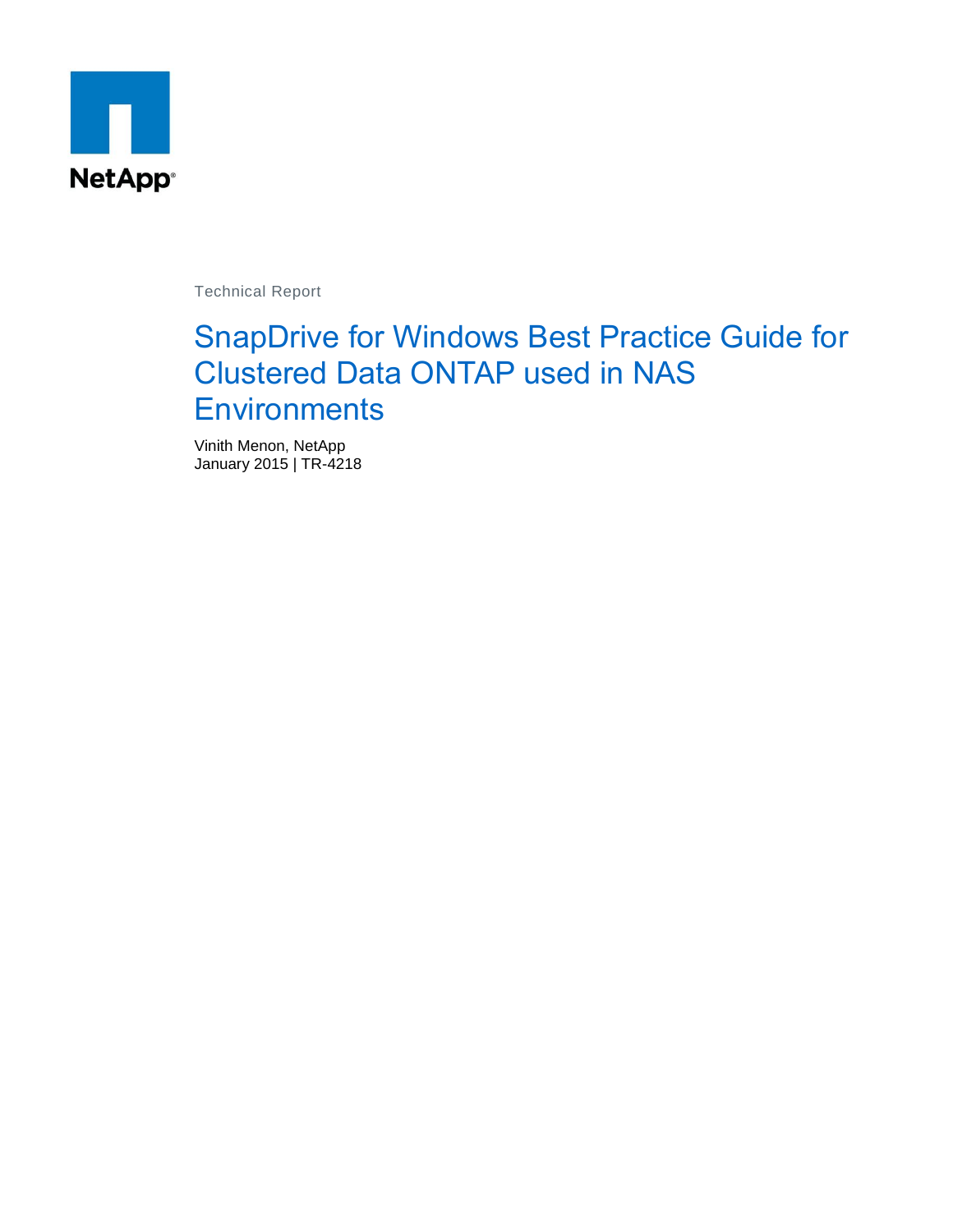#### **TABLE OF CONTENTS**

| 1            |                                                                                   |  |
|--------------|-----------------------------------------------------------------------------------|--|
| $\mathbf{2}$ |                                                                                   |  |
| 3            |                                                                                   |  |
| 4            |                                                                                   |  |
| 5            |                                                                                   |  |
| 6            |                                                                                   |  |
| 7            |                                                                                   |  |
|              | 7.1                                                                               |  |
|              | 7.2                                                                               |  |
|              | 7.3                                                                               |  |
|              | 7.4                                                                               |  |
|              | 7.5                                                                               |  |
|              | 7.6                                                                               |  |
|              | 7.7                                                                               |  |
|              | 7.8                                                                               |  |
|              |                                                                                   |  |
| 8            |                                                                                   |  |
|              | 8.1                                                                               |  |
|              | 8.2                                                                               |  |
| 9            |                                                                                   |  |
|              | 9.1                                                                               |  |
|              | 9.2                                                                               |  |
|              | 9.3                                                                               |  |
|              |                                                                                   |  |
|              |                                                                                   |  |
|              |                                                                                   |  |
|              |                                                                                   |  |
|              | 12 Provisioning a Volume and a CIFS Share Using SnapDrive for Windows  21         |  |
|              | 13 Backup and Restore Architecture of a CIFS Share Using SnapDrive for Windows 22 |  |
|              |                                                                                   |  |
|              |                                                                                   |  |
|              |                                                                                   |  |
|              |                                                                                   |  |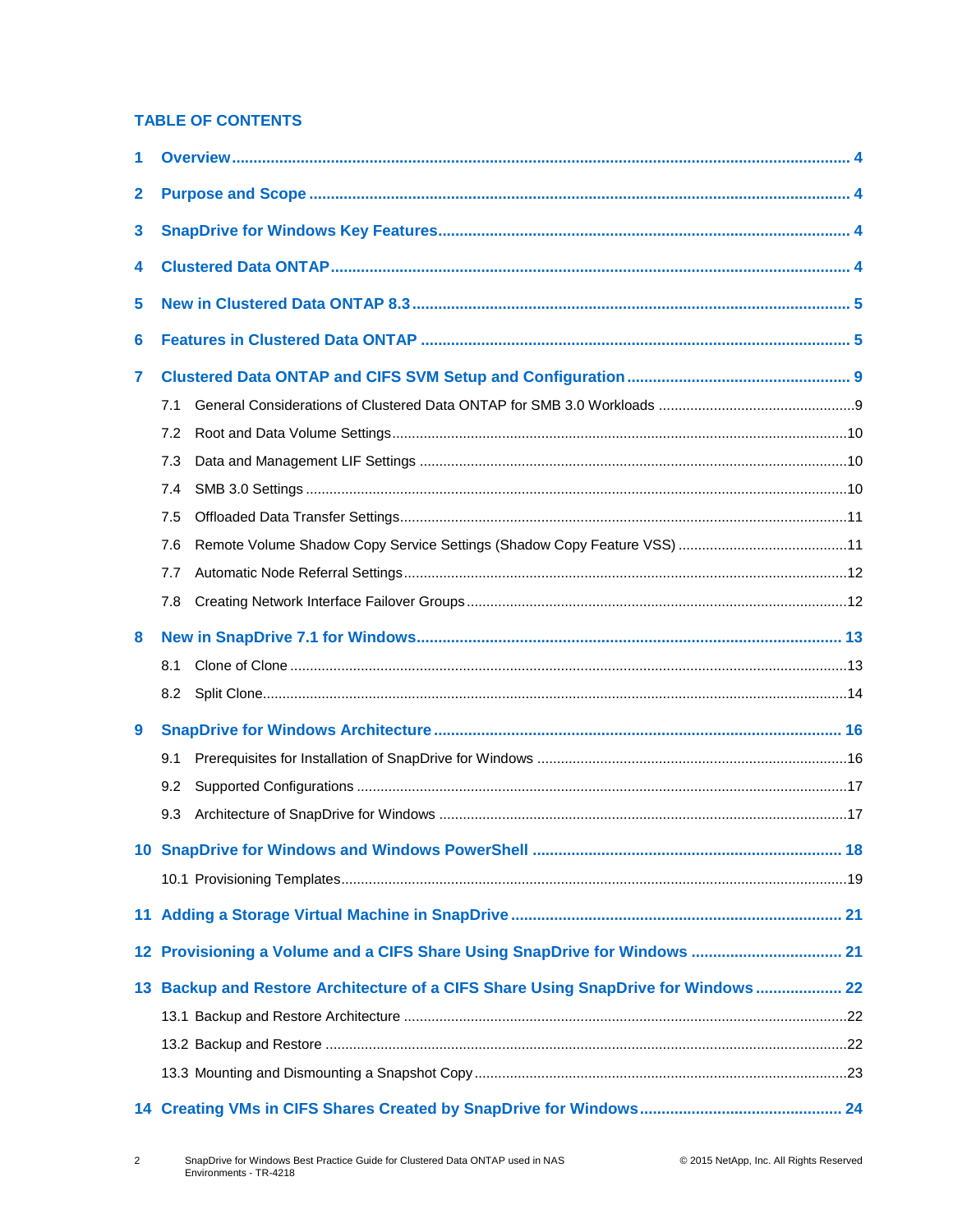### **LIST OF TABLES**

| Table 1) Supported configurations for SAN and SMB workflows with SnapDrive 7.1 for Windows. 17 |  |
|------------------------------------------------------------------------------------------------|--|
|                                                                                                |  |

#### **LIST OF FIGURES**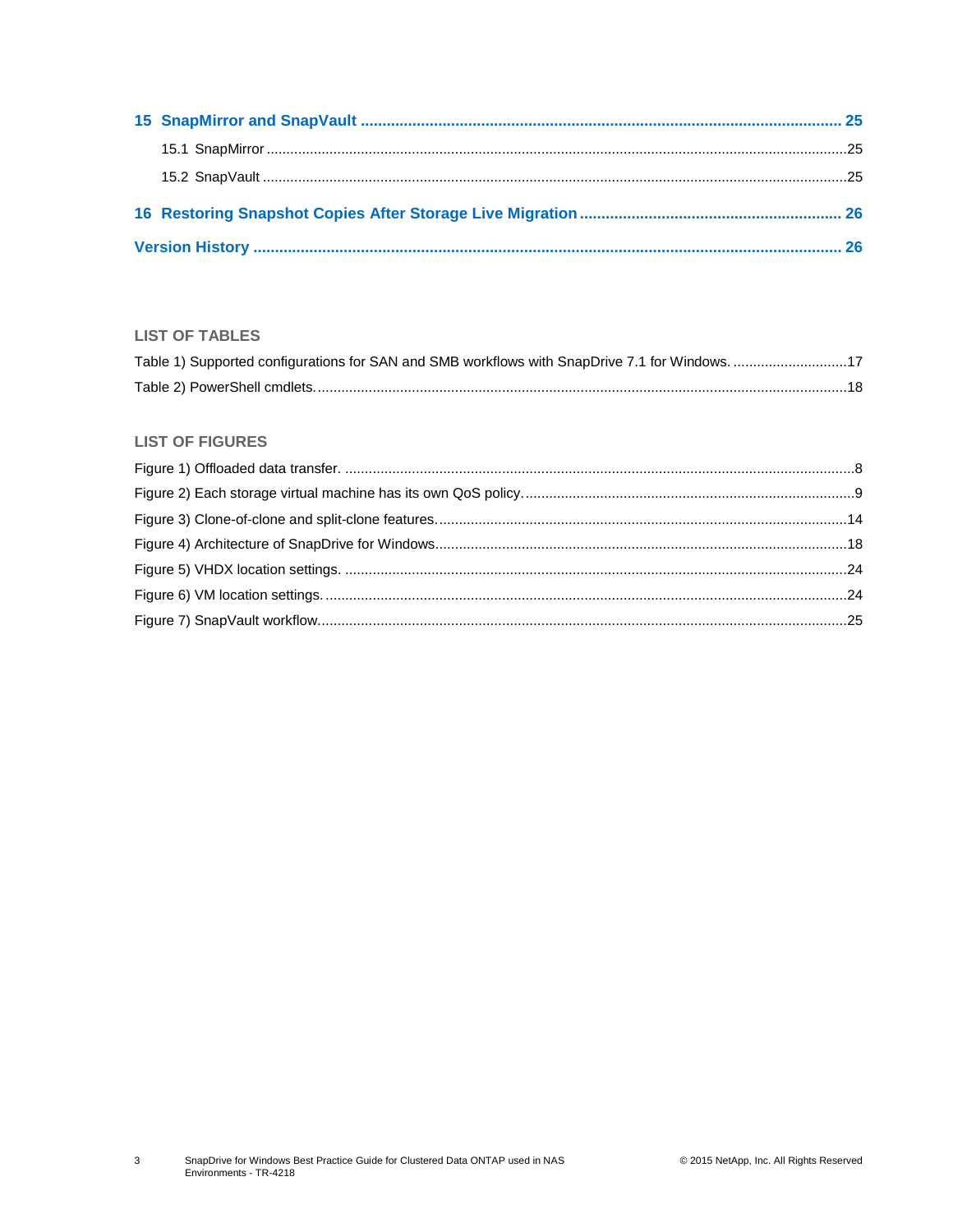# <span id="page-3-0"></span>**1 Overview**

NetApp $^{\circledast}$  SnapDrive $^{\circledast}$  for Windows $^{\circledast}$  (SDW) helps you to perform storage-provisioning tasks and manage data in Microsoft® Windows environments. You can run SnapDrive software on Windows hosts in either a physical or a virtual environment. SnapDrive software integrates with Windows Volume Manager so that storage systems can serve as virtual storage devices for application data in Windows Server® 2008 R2, Windows Server 2012, and Windows Server 2012 R2. You can also use Snapdrive to provision storage for Windows virtual machines hosted on  $\mathsf{ESX}^{\circledast}$  hypervisors.

SnapDrive manages logical disks (LUNs) on a storage system, making these LUNs available as local disks on Windows hosts. This approach allows Windows hosts to interact with LUNs as if they belonged to a directly attached redundant array of independent disks (RAID).

In addition to provisioning in SAN environments, SnapDrive also provisions Server Message Block (SMB) 3.0 shares to support the provisioning and protection of Hyper-V® over SMB and SQL Server® over SMB workloads.

# <span id="page-3-1"></span>**2 Purpose and Scope**

SDW performs storage-management tasks and enables application-consistent backup and restores by integrating with NetApp SnapManager® products. It also enables the replication of NetApp Snapshot® copies to remote storage for both SAN and SMB environments. The purpose of this document is to enable users who use SnapDrive 7.x for Windows to deploy workloads such as Hyper-V over SMB, CIFS shares, and SQL Server® over SMB.

# <span id="page-3-2"></span>**3 SnapDrive for Windows Key Features**

SnapDrive for Windows provides the following features in clustered NetApp Data ONTAP<sup>®</sup> environments:

- Online storage configuration, logical unit number (LUN) expansion, and streamlined management
- Integration of Data ONTAP Snapshot technology with the Microsoft Volume Shadow Copy Service (VSS) framework and thus creation of point-in-time images of data stored on LUNs
- Integration with the Microsoft remote VSS framework to perform backup and restore of SMB 3.0 shares hosted on NetApp storage systems running clustered Data ONTAP 8.2 and later
- Support for Microsoft cluster configurations
- Support for iSCSI, FC, and FCoE in Windows and VMware® environments
- Support for virtual Fibre Channel adapters for guest virtual machines in Windows Server 2012 and Windows Server 2012 R2 environments
- Support for raw device mapping (RDM), virtual machine disk (VMDK) over the Network File System (NFS), and Virtual Machine File System (VMFS) datastores in VMware environments
- Native NetApp SnapVault<sup>®</sup> integration
- Group-managed service accounts in Windows Server 2012
- IPv6 support
- Data ONTAP PowerShell<sup>™</sup> cmdlets to run SAN and SMB workflows

# <span id="page-3-3"></span>**4 Clustered Data ONTAP**

This section introduces the clustered Data ONTAP architecture and some key concepts for clustered Data ONTAP in the context of SnapDrive.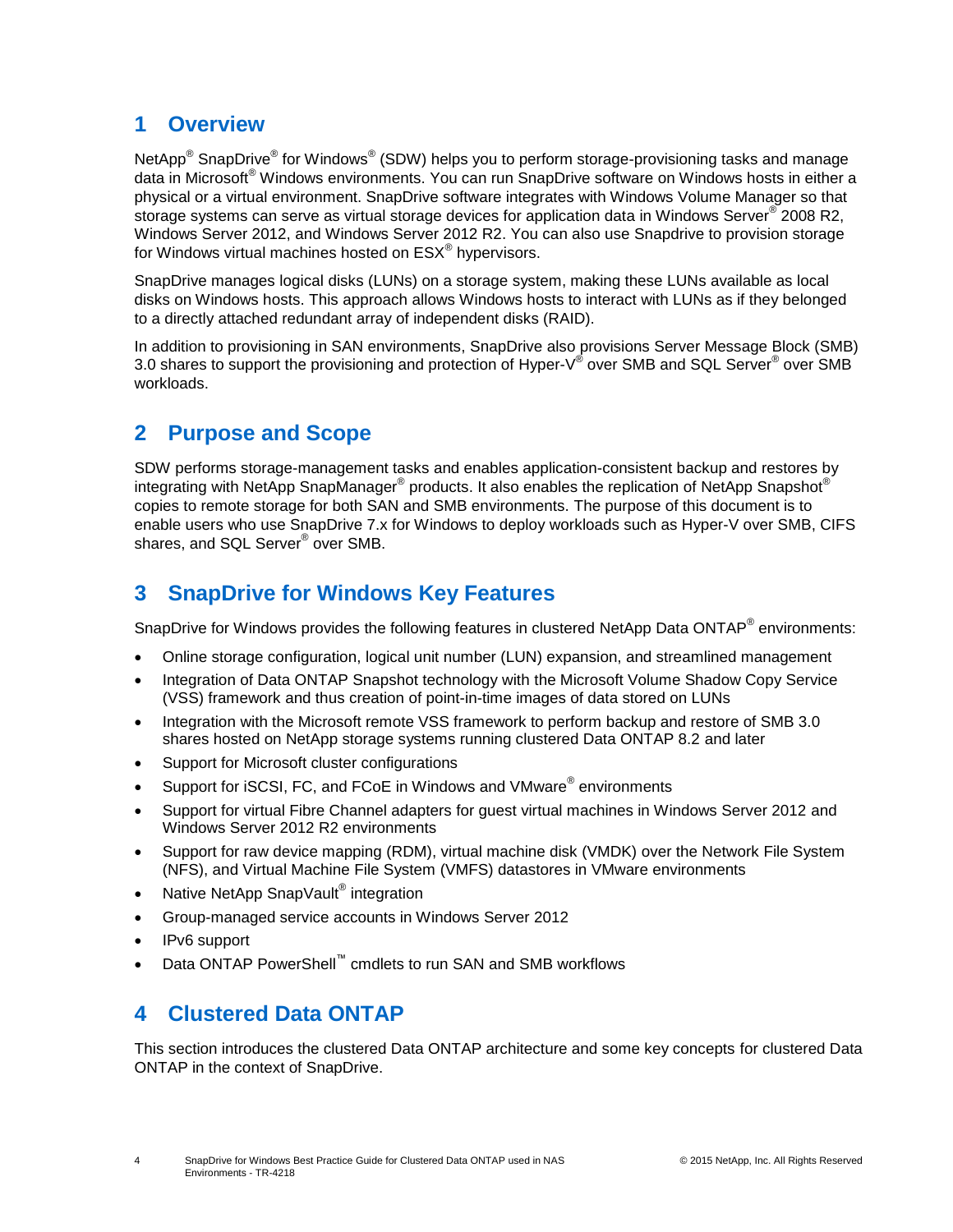Storage controllers running clustered Data ONTAP are referred to as nodes. Nodes are joined together in a clustered system; the nodes communicate continuously with each other, coordinate cluster activities, and transparently move data between nodes. Although the basic unit of a cluster is the node, nodes are added to the cluster as part of a high-availability (HA) pair.

As with Data ONTAP operating in 7-Mode, HA pairs enable high availability by communicating with each other over an HA interconnect (separate from the dedicated cluster network) and by maintaining redundant connections to the HA pair's disks. Also, as with Data ONTAP operating in 7-Mode, disks are not shared between HA pairs, although shelves may contain disks that belong to either member of a pair.

Clusters are administered on a whole-cluster rather than a per-node basis, and data is served from one or more storage virtual machines (SVMs). Each SVM is configured to own storage, in the form of volumes provisioned from a physical aggregate and logical interfaces (LIFs) assigned either to a physical Ethernet network or to Fibre Channel target ports. LUNs are created inside an SVM's volumes and are mapped to hosts to provide them with storage space. SVMs are node independent and cluster based. Therefore, they can make use of physical resources, such as volumes or network ports, anywhere in the cluster.

SnapDrive 7.x for Windows supports clustered Data ONTAP 8.2 and later.

For more information about best practices for setting up clustered Data ONTAP, refer to [TR-3450: High-](https://fieldportal.netapp.com/?oparams=58472)[Availability Pair Controller Configuration Overview and Best Practices.](https://fieldportal.netapp.com/?oparams=58472)

# <span id="page-4-0"></span>**5 New in Clustered Data ONTAP 8.3**

The recent introduction of NetApp MetroCluster<sup>™</sup> support for clustered Data ONTAP 8.3 provides a highly efficient and reliable disaster recovery solution. It works across applications; in virtual environments; and across storage types, protocols, and tiers. MetroCluster provides continuous availability for critical applications for which either planned or unplanned downtime is unacceptable.

The minimum configuration for MetroCluster is a disaster recovery group containing one high-availability (HA) pair at each of two sites, for a total of four nodes (controllers). Each cluster is an active-active HA pair, so all nodes serve clients at all times. This solution can stretch across data centers deployed up to a maximum distance of 124 miles (200 km). This reach enables a level of availability beyond the capabilities of a local cluster, making MetroCluster a highly versatile solution.

Because MetroCluster is an active-active solution, all nodes in each cluster actively serve data to applications, and data can be read from both the primary and secondary clusters, a feature that can also improve read performance.

For more information, refer to the [MetroCluster documentation.](http://mysupport.netapp.com/documentation/docweb/index.html?productID=61912&language=en-US)

# <span id="page-4-1"></span>**6 Features in Clustered Data ONTAP**

One of the major components added to clustered Data ONTAP 8.2 and later is support for the SMB 3.0 NAS protocol. This support enables NetApp customers to use the SMB 3.0 features introduced with Microsoft Windows Server 2012 and Windows Server 2012 R2. With these new features, you can use clustered Data ONTAP to host VM virtual disks and configuration settings on a CIFS file share.

Some of the SMB 3.0 features implemented in clustered Data ONTAP 8.2 and later that support continuously available file shares and Hyper-V storage include the following:

- Persistent handles (continuously available file shares)
- The witness protocol
- Clustered client failover
- Scale-out awareness
- Remote VSS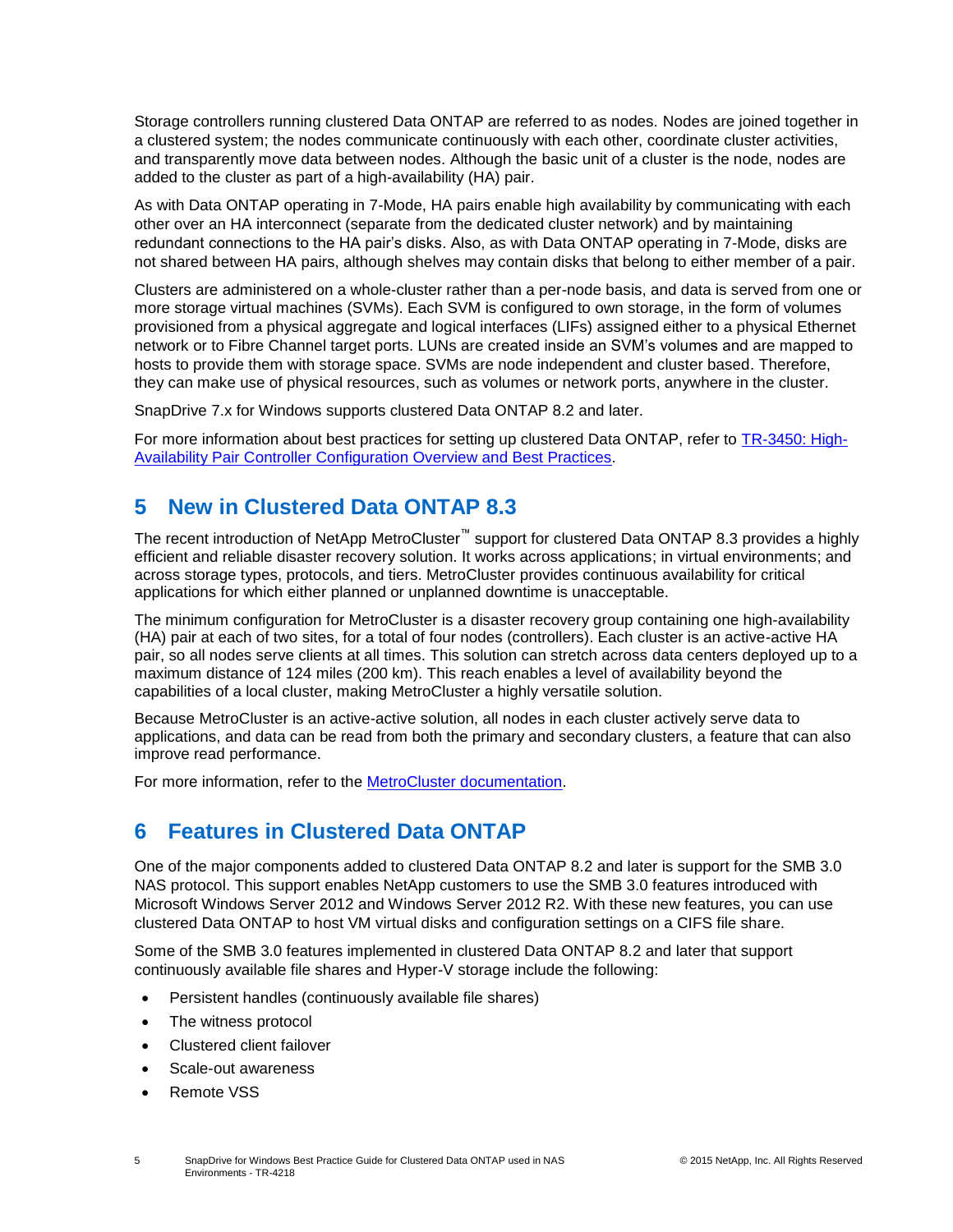Hyper-V over SMB and SQL Server over SMB workloads are supported only with the following configuration:

- SMB 3.0
- Clustered Data ONTAP 8.2 and later
- Windows Server 2012 and Windows Server 2012 R2

#### **Persistent Handles (Continuously Available File Shares)**

To enable continuous availability on a file share, the SMB client opens a file on behalf of an application, such as a VM running on a Hyper-V host, and requests persistent handles for the virtual hard disk format (VHDX) file. When the SMB server receives a request to open a file with a persistent handle, the SMB server retains sufficient information about the file handle, along with a unique resume key supplied by the SMB client. Persistent-handle information is shared between nodes in a cluster.

In the case of a planned move of file share resources from one node to another or the failure of a node, the SMB client reconnects to an active and available node and uses persistent handles to reopen the file. The application or VM running on the SMB client computer does not experience any failures or errors during this operation. From the perspective of the VM, I/O operations to virtual disks appear to be delayed for a short period of time in a way that is similar to a brief loss of connectivity to the disk, but no disruption is noticed.

**Note:** Continuously available shares are not supported for SQL Server over SMB environments.

### **Witness Protocol**

When an SMB server node fails, the SMB client usually relies on the Transmission Control Protocol (TCP) timeout to detect a failure of the file share resource such as an open file. SMB 3.0 allows variable values for TCP timeouts, and, because the virtual disk is a critical resource, a VM running on a Hyper-V server requires faster detection of network-resource failover. In addition, the witness protocol significantly improves the SMB client reconnect time.

During connection to a shared resource (for example, by using TREE\_CONNECT), the SMB server provides information about features enabled on a share, such as whether the resource is clustered, scaled out, or continuously available. Based on this information, the SMB client requests this same data from the other nodes. Upon receiving the information, the SMB client registers itself with the other nodes.

In the case of a cluster node failure, the SMB client is already connected to another node, which can detect the failure and then notify the SMB client. This saves the SMB client from waiting until the TCP timeout is over and instead initiates an immediate reconnect to the running node, minimizing the time the client is disconnected from the resource. For VMs with virtual disks stored on such SMB shares, the disk disconnection time is reduced to the point that the VMs do not detect such disconnects as hardware failure.

This feature is enabled on clustered Data ONTAP by default only if all best practices are followed and there is a logical interface (LIF) on each node in the cluster in every storage virtual machine (SVM; formerly called Vserver). In addition, the witness protocol comes into play only for continuously available shares.

### **Clustered Client Failover**

To increase redundancy in a VM environment, place Hyper-V servers into a Microsoft failover cluster. When the Hyper-V server node running a VM fails, the VM is live migrated to another node. Prior to the introduction of clustered client failover (CCF) with SMB 3.0, a VM moving to another cluster node was considered to be a new application instance. New application instances connecting to files already opened on file shares had to wait until the TCP timeout was over and the file handle was closed. CCF allows the VM to open a virtual disk file on a file share and provides a unique application identifier. When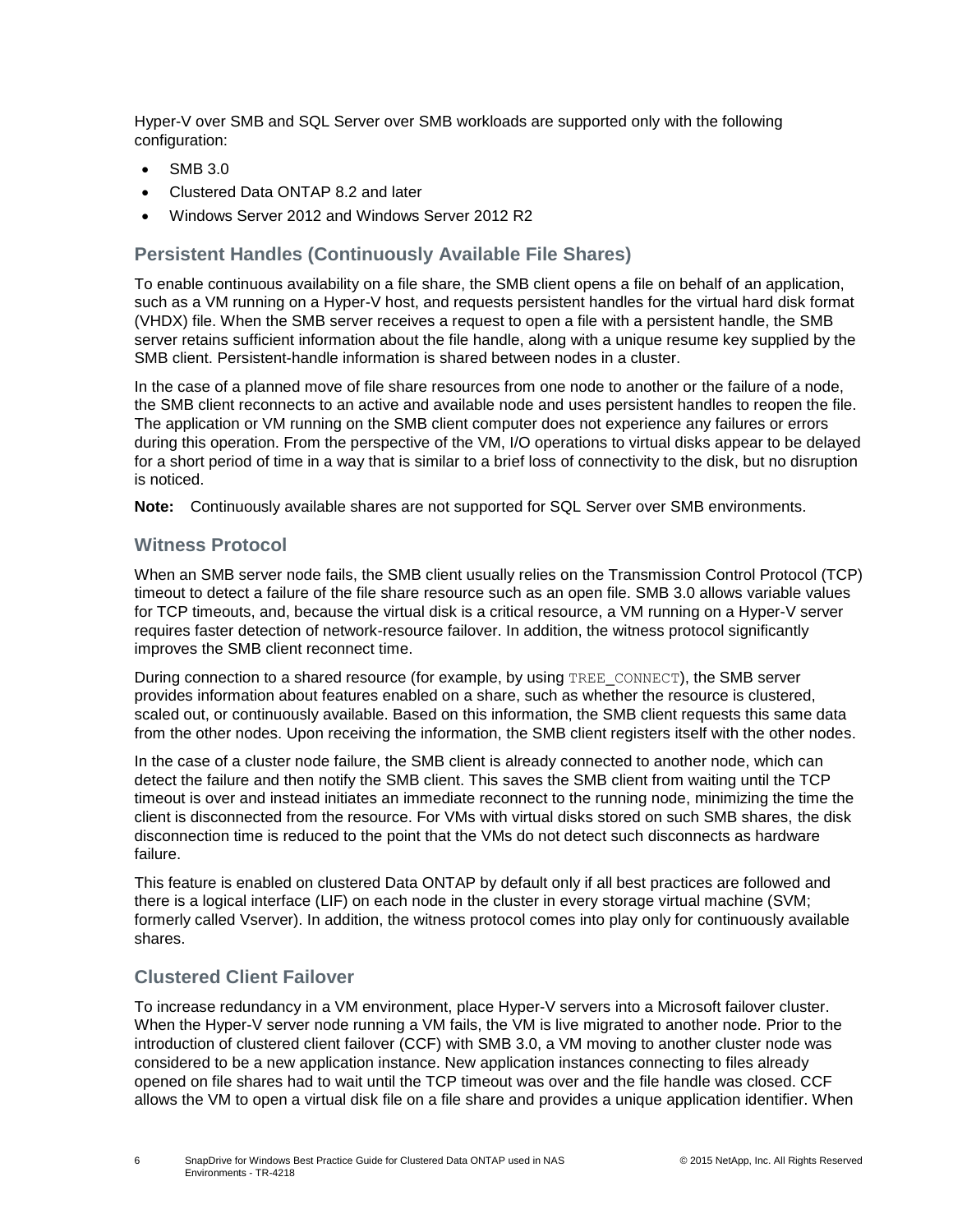a Hyper-V server cluster node fails, the VM starts on another Hyper-V server node and supplies the same application identifier, letting the SMB server close existing file handles. The SMB client can then reconnect to the previously open file.

### **Scale-Out Awareness**

Clustered Data ONTAP supports scale-out and can serve data from multiple nodes. It brings additional data redundancy to the network and spreads the load of multiple SMB clients between multiple nodes in a cluster. Scale-out awareness allows SMB clients to connect to all nodes in the cluster and access the same data.

# **Remote Volume Shadow Copy Service**

VSS is a framework that coordinates application I/O and physical storage on the same server and allows the creation of application-consistent Snapshot copies of the storage. Windows Server 2012 and Windows Server 2012 R2 extend the functionality of VSS to multiple servers. For example, an application running on one server has storage on another server's file share. Remote VSS coordinates I/O activities during a backup process between both servers and provides application-consistent Snapshot copies of the storage for applications running remotely on the storage server. Clustered Data ONTAP 8.2 and later extend the functionality of remote VSS by plugging into the VSS framework. A VSS service runs on a NetApp controller, and a VSS provider runs on Windows Server 2012 and Windows Server 2012 R2 machines. From a VSS perspective, the NetApp array acts exactly the same as a Windows file server. SDW uses remote VSS to back up and restore workloads hosted on SMB shares.

# **Offload Data Transfer**

Copy offload provides a mechanism for performing full-file or subfile copies between two directories residing on remote servers; the servers can be the same or different. Here, the copy is created by copying data between the servers or within the same server if both source and destination files are on the same server, without the client reading the data from the source and writing to the destination. This strategy reduces utilization of client-server processor and memory utilization and minimizes network I/O bandwidth.

With Windows Server 2012 and Windows Server 2012 R2, Microsoft introduced a copy-offload mechanism capable of making copies between two independent servers, provided there is an underlying mechanism to move data between the servers. The previous server-side copy mechanism required both the source and destination file to be on the same server.

Before proceeding with a copy operation on the host, make sure that copy-offload settings are configured on the storage system. SnapDrive or Windows does not enable copy-offload settings on the storage system directly. After provisioning LUN shares using SnapDrive, activities such as storage live migration and file copy are offloaded to the storage system, and SnapDrive does not participate in these operations. [Figure 1\) Offloaded data transfer.](#page-7-0) depicts the process of offloaded data transfer.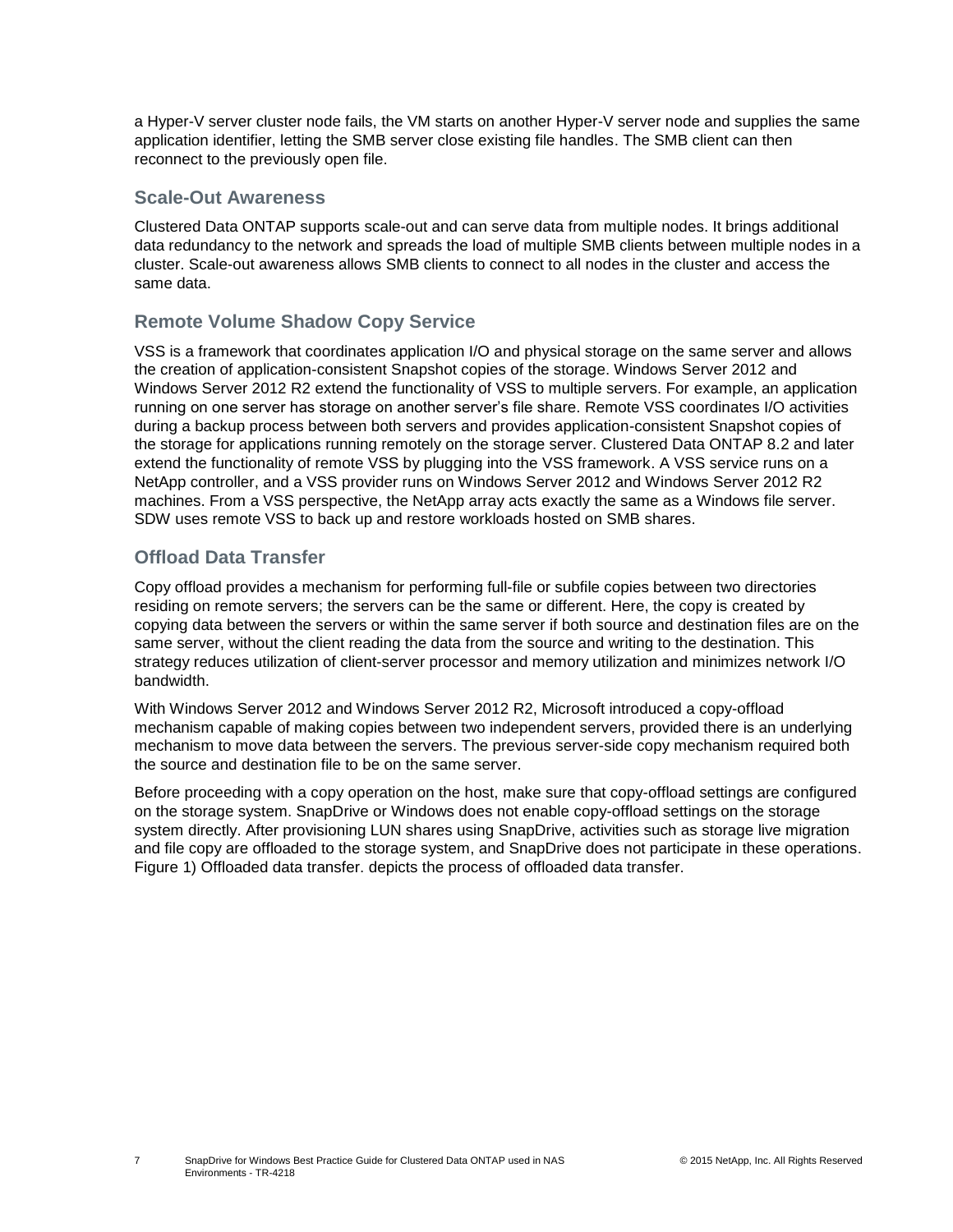<span id="page-7-0"></span>**Figure 1) Offloaded data transfer.**



# **Storage Quality of Service**

Storage quality of service (QoS) in clustered Data ONTAP 8.2 (and later) enables the grouping of storage objects and the setting of throughput limits on the group. With this capability, a storage administrator can separate workloads by organization, application, or business unit. An administrator can also distinguish between production and development environments.

In enterprise environments, storage QoS helps to:

- Prevent user workloads from affecting each other.
- Protect critical applications that have specific response times that must be met in IT-as-a-service (ITaaS) environments.
- Prevent tenants from affecting each other.
- Avoid performance degradation with each new tenant.

QoS allows you to limit the amount of I/Os sent to an SVM, a flexible volume, a LUN, or a file. I/Os can be limited by the number of operations or by the raw throughput. Each SVM can have its own QoS policy, as indicated in [Figure 2.](#page-8-2)

After the user configures SVMs or volumes for QoS, SDW 7.x can provision storage from these SVMs onto the host system or the guest VMs after providing details for these SVMs to the host. For QoS best practices for Microsoft applications, refer to the appropriate **SnapManager Best Practice Guides**.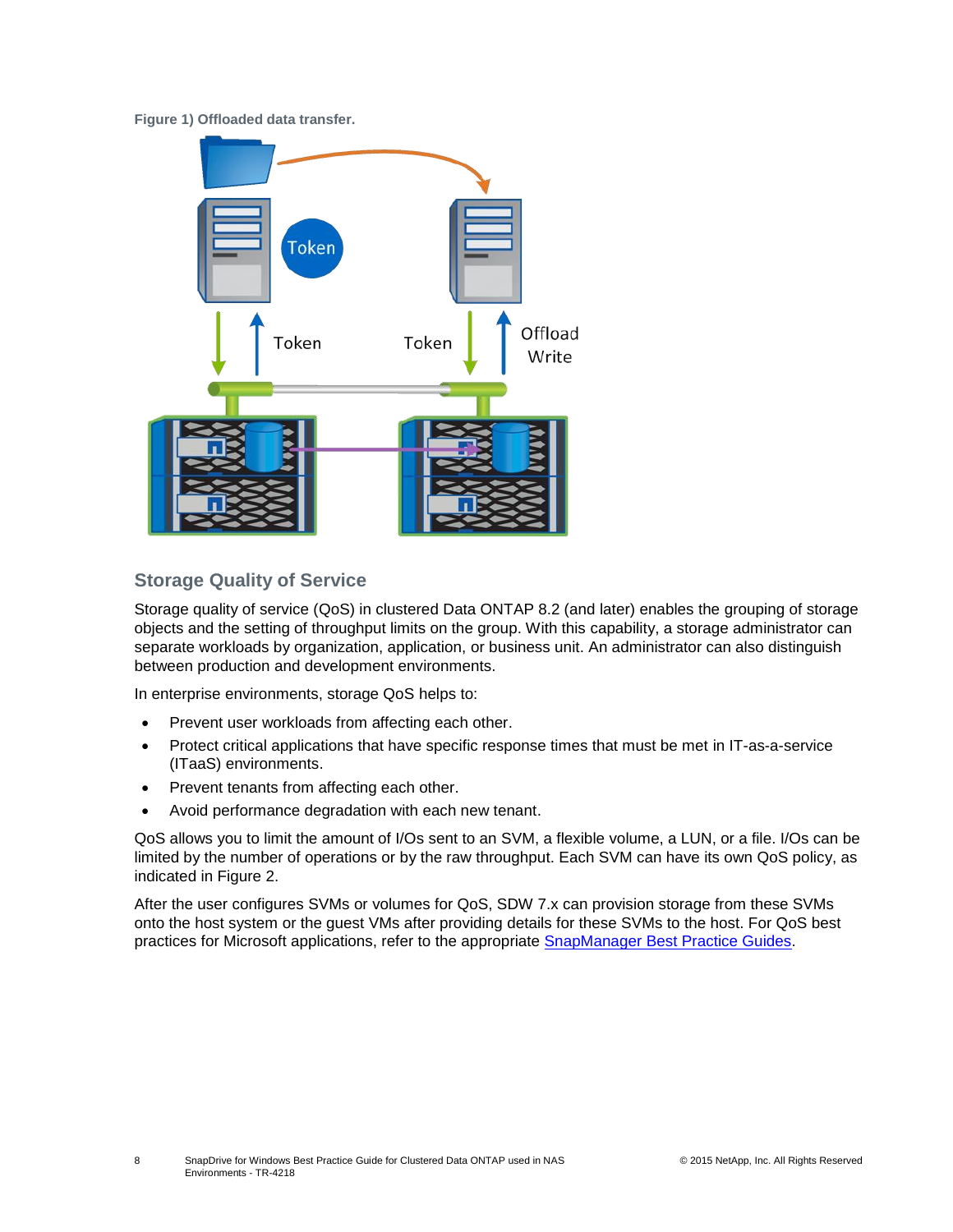<span id="page-8-2"></span>**Figure 2) Each storage virtual machine has its own QoS policy.**



### **IPv6 Support**

Clustered Data ONTAP 8.2 and later support IPv6. SnapDrive 7.x for Windows supports IPv6 in all workflows that require the addition of an IP address or host name; examples include the addition of a storage system in the transport protocol settings. Use the following command to enable IPv6 in a clustered Data ONTAP 8.2 (and later) cluster.

network options ipv6 modify -enabled true

Verify that the DNS server has either the IPv6 or IPv4 address of the host system, but not both.

- **Note:** SnapDrive does not support mixed-mode IP formats. This means that both the host and storage system must use the same IP format (IPv4 or IPv6).
- **Note:** After IPv6 has been enabled on the storage cluster, it cannot be disabled.
- **Note:** In IPv6 environments, NetApp recommends providing a fully qualified domain name in SnapDrive.

For more information, refer to the [Clustered Data ONTAP Network Management Guide.](http://support.netapp.com/documentation/docweb/index.html?productID=61651)

# <span id="page-8-0"></span>**7 Clustered Data ONTAP and CIFS SVM Setup and Configuration**

There are no special requirements for a clustered Data ONTAP 8.2 and later setup to use SMB 3.0 features. By default, clustered Data ONTAP 8.2 and later support all versions of SMB. Most of the usual applications for the SMB protocol, such as user file sharing, can work on SMB protocols earlier than 3.0, and these applications might not benefit from the additional features provided by SMB 3.0. Hyper-V workloads require the SMB 3.0 protocol and some of its additional features, such as continuously available shares. Considering the additional overhead of storing and replicating persistent-handle information between nodes in an HA pair to support features such as continuously available shares, NetApp strongly recommends using only continuously available shares for Hyper-V over SMB workloads.

# <span id="page-8-1"></span>**7.1 General Considerations of Clustered Data ONTAP for SMB 3.0 Workloads**

When setting up clustered Data ONTAP 8.2 and later for the use of continuously available file shares to host VHDX disk images of VMs, consider the following guidelines.

- Persistent handles work only between nodes in an HA pair.
- The witness protocol works only between nodes in an HA pair.
- Continuously available file shares are supported only for Hyper-V workloads.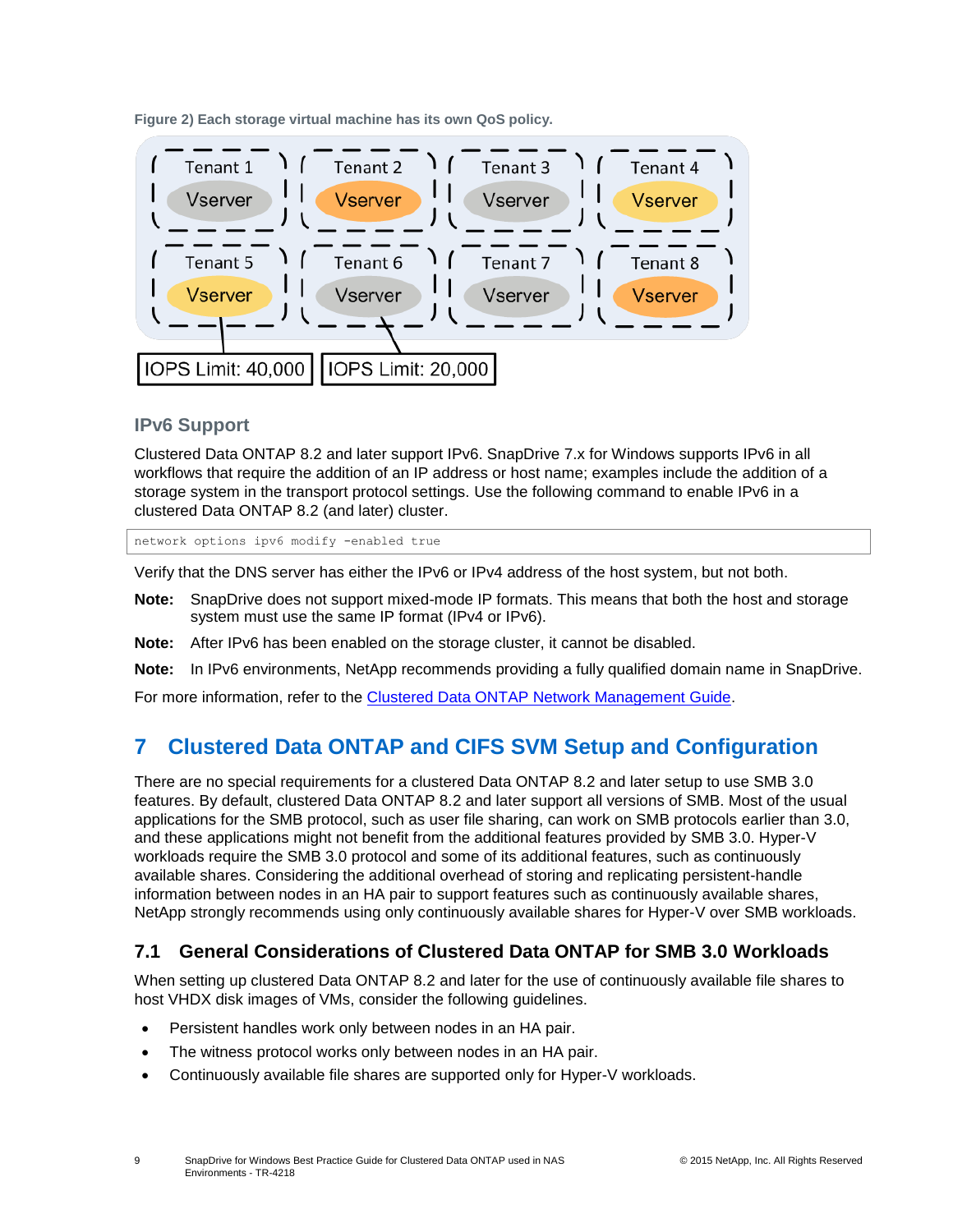- Offloaded data transfer (ODX) is supported with clustered Data ONTAP 8.2 and later and works across protocols. The process of copying data between a file share and iSCSI or an FCP-attached LUN uses ODX.
- NetApp recommends having connectivity between Hyper-V hosts and the NetApp array on a 10GB network, if one is available. In the case of 1GB network connectivity, NetApp recommends creating an interface group consisting of multiple 1GB ports.
- Install CIFS and NetApp FlexClone® technology (required by remote VSS in SnapManager in Hyper-V [SMHV]) licenses.
- Set up time settings on nodes in the cluster. Also, use the Network Time Protocol (NTP) if the NetApp CIFS server has to participate in the Windows Active Directory<sup>®</sup> domain.

The minimum Microsoft OS versions supporting SMB 3.0 are Windows Server 2012 and Windows Server 2012 R2.

### <span id="page-9-0"></span>**7.2 Root and Data Volume Settings**

NetApp CIFS SVM root and data volumes should be NetApp FlexVol<sup>®</sup> volumes and have an NTFS security style. Symlinks, hardlinks, and widelinks are not supported with NetApp SnapManager for Hyper-V. Also, junctions inside data volumes are not supported.

### <span id="page-9-1"></span>**7.3 Data and Management LIF Settings**

Create at least one data LIF per node for every SVM in the cluster. Do not configure the data LIF to AutoRevert. Give each LIF's IP address an entry in the DNS, but do not give it a NetBIOS alias because NetBIOS aliases are not allowed for DNS entries. Network interface failover groups can be configured to specify the network ports to which the LIF can be moved.

# <span id="page-9-2"></span>**7.4 SMB 3.0 Settings**

Although the SMB 3.0 protocol is enabled by default, it can be checked, enabled, or disabled by using the vserver cifs options command in the advanced mode.

To set up the advanced mode, use the command set advanced.

```
Vespus::> set advanced
Warning: These advanced commands are potentially dangerous; use them only when directed to do so 
by NetApp personnel.
Do you want to continue? {y|n}: y
Vespus::*>
```
Advanced mode is required for showing and modifying all other settings.

To verify that SMB 3.0 is enabled, use the command vserver cifs options show.

```
Vespus::*> vserver cifs options show
Vserver: nacifs
            Copy Offload Enabled: true
            Default Unix Group: -
             Default Unix User: pcuser
           Export Policies Enabled: false
            Is Referral Enabled: false
           Is Local Auth Enabled: true
      Is Local Users and Groups Enabled: true
            Max Multiplex Count: 255
             Read Grants Exec: disabled
            Shadowcopy Dir Depth: 5
            Shadowcopy Enabled: true
                SMB2 Enabled: true
```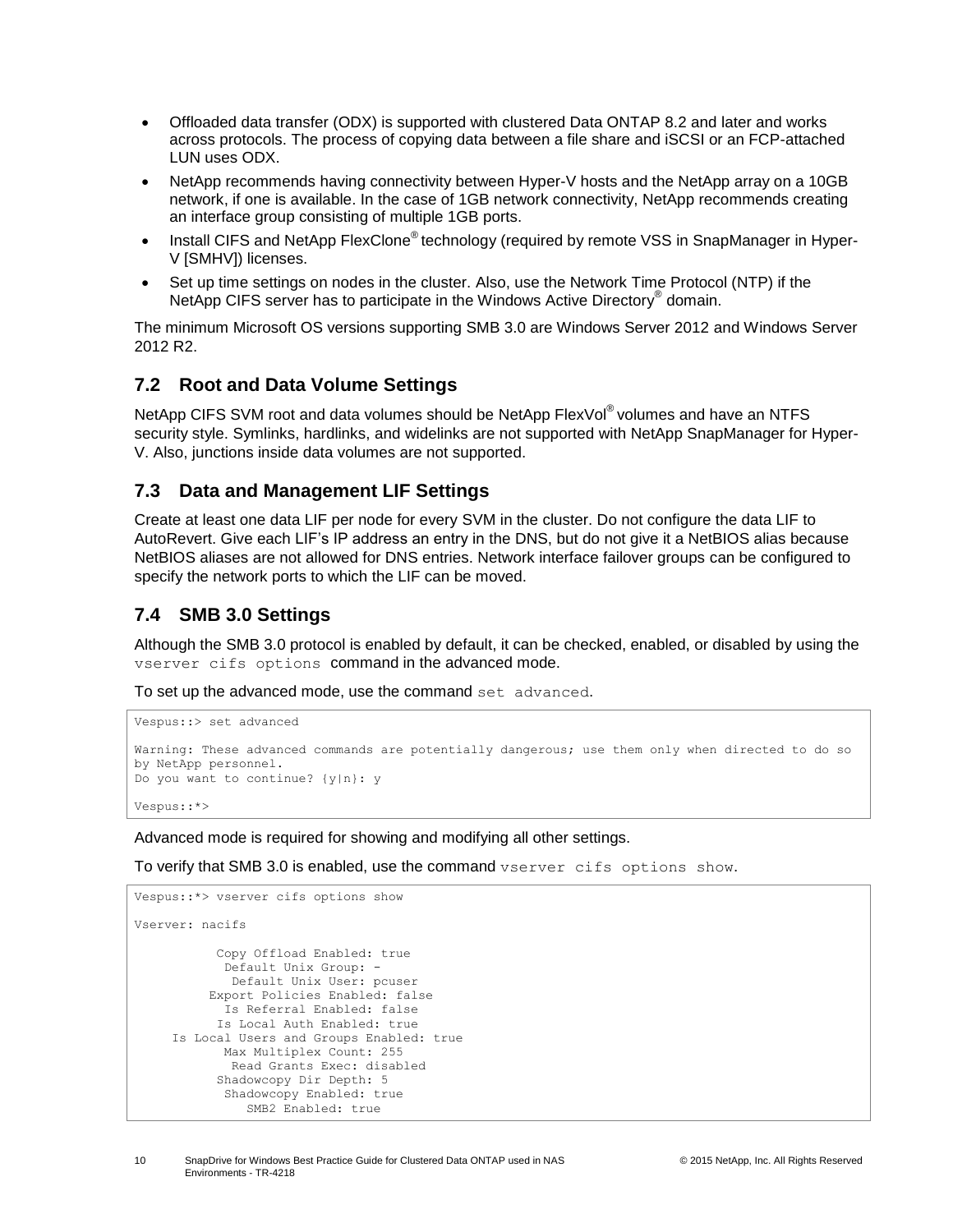```
 SMB3 Enabled: true
                WINS Servers: -
Is Use Junction as Reparse Point Enabled: true
Vespus::*>
```
To enable or disable SMB 3.0, use the command vserver cifs options modify –vserver <vserver name> -smb3-enabled {true|false}.

Vespus::\*> vserver cifs options modify -vserver nacifs -smb3-enabled true

Vespus::\*>

**Note:** Continuously available shares are not supported for SQL Server over SMB environments.

#### <span id="page-10-0"></span>**7.5 Offloaded Data Transfer Settings**

To use ODX for fast provisioning of VMs from the master image prepared with the Microsoft SysPrep utility on the same file share hosting VHDX files, the ODX feature is enabled globally or on a per-SVM basis by default.

To check if ODX is enabled, use the command vserver cifs options show.

```
Vespus::*> vserver cifs options show
Vserver: nacifs
            Copy Offload Enabled: true
            Default Unix Group: -
              Default Unix User: pcuser
           Export Policies Enabled: false
             Is Referral Enabled: false
            Is Local Auth Enabled: true
      Is Local Users and Groups Enabled: true
            Max Multiplex Count: 255
              Read Grants Exec: disabled
            Shadowcopy Dir Depth: 5
             Shadowcopy Enabled: true
               SMB2 Enabled: true
                SMB3 Enabled: true
                WINS Servers: -
Is Use Junction as Reparse Point Enabled: true
Vespus::*>
```
To enable or disable the ODX feature, use the command  $v$ server cifs options modify  $$ vserver <vserver name> -copy-offload-enabled {true|false}.

Vespus::\*> vserver cifs options modify -vserver nacifs -copy-offload-enabled true Vespus::\*>

# <span id="page-10-1"></span>**7.6 Remote Volume Shadow Copy Service Settings (Shadow Copy Feature VSS)**

Enable this feature to protect VMs if SMHV is deployed on Hyper-V servers.

To check if remote VSS is enabled, use the command vserver cifs options show.

```
Vespus::*> vserver cifs options show
Vserver: nacifs
            Copy Offload Enabled: true
            Default Unix Group:
             Default Unix User: pcuser
           Export Policies Enabled: false
```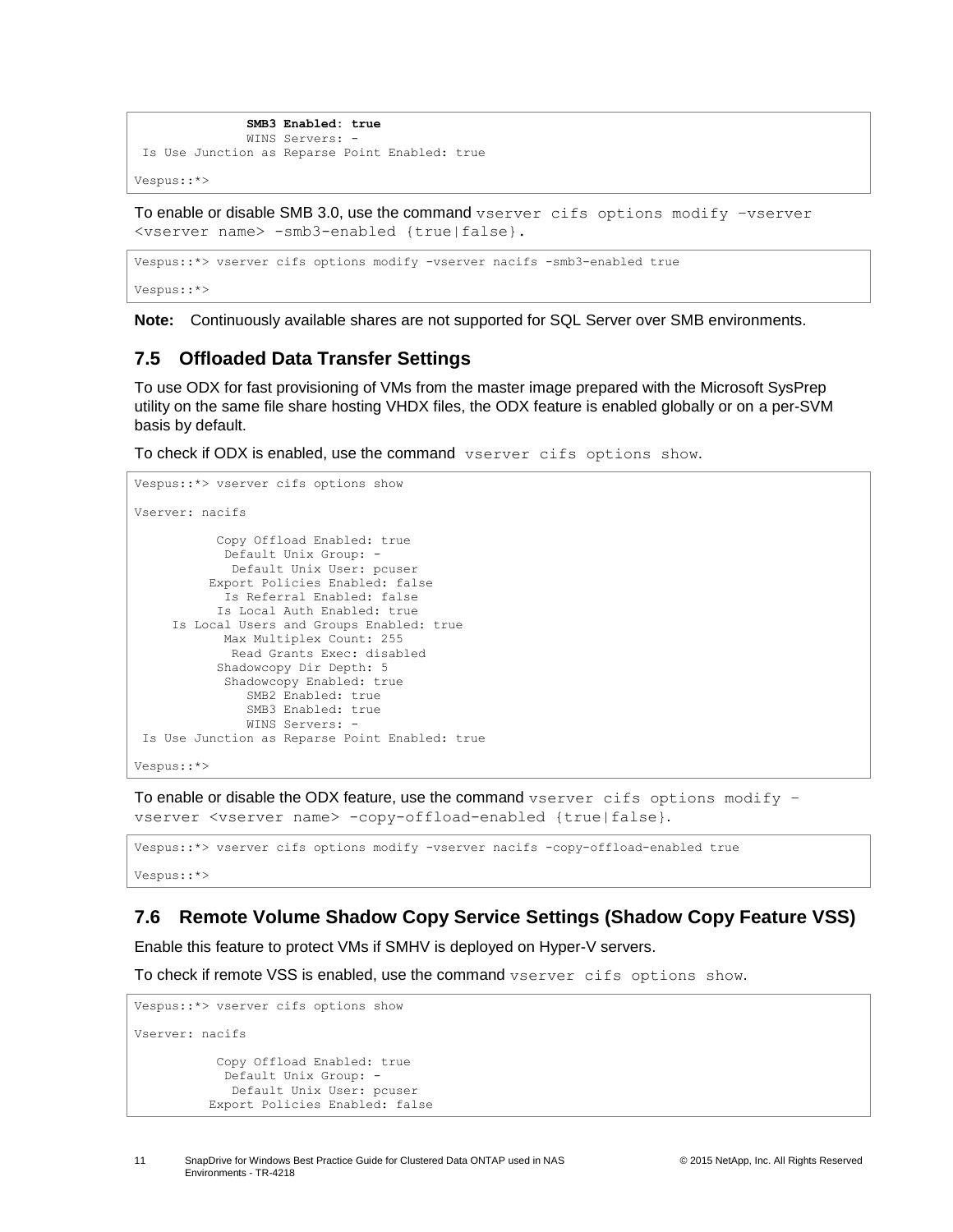```
 Is Referral Enabled: false
            Is Local Auth Enabled: true
      Is Local Users and Groups Enabled: true
             Max Multiplex Count: 255
              Read Grants Exec: disabled
            Shadowcopy Dir Depth: 5
             Shadowcopy Enabled: true
                SMB2 Enabled: true
                SMB3 Enabled: true
                WINS Servers: -
Is Use Junction as Reparse Point Enabled: true
Vespus::*>
```
To enable or disable the remote VSS feature, use the command  $v$ server cifs options modify  $$ vserver <vserver name> -shadowcopy-enabled {true|false}.

```
Vespus::*> vserver cifs options modify -vserver nacifs -shadowcopy-enabled true
Vespus::*>
```
# <span id="page-11-0"></span>**7.7 Automatic Node Referral Settings**

The Microsoft Hyper-V host relies heavily on Kerberos authentication that cannot be used with NetApp IPbased automatic node referral. By default, node referrals are disabled, but verify that this is the case when deploying Hyper-V over SMB by using the command vserver cifs options show.

```
Vespus::*> vserver cifs options show
Vserver: nacifs
            Copy Offload Enabled: true
             Default Unix Group: -
              Default Unix User: pcuser
           Export Policies Enabled: false
             Is Referral Enabled: false
            Is Local Auth Enabled: true
      Is Local Users and Groups Enabled: true
             Max Multiplex Count: 255
              Read Grants Exec: disabled
            Shadowcopy Dir Depth: 5
             Shadowcopy Enabled: true
                SMB2 Enabled: true
                SMB3 Enabled: true
                WINS Servers: -
Is Use Junction as Reparse Point Enabled: true
Vespus::*>
```
To disable this feature, use the command vserver cifs options modify –vserver <vserver name> -is-referral-enabled false.

```
Vespus::*> vserver cifs options modify -vserver nacifs -is-referral-enabled false
```
Vespus::\*>

# <span id="page-11-1"></span>**7.8 Creating Network Interface Failover Groups**

To create a network interface failover group, use the network interface failover-groups command.

```
Vespus::> network interface failover-groups create -failover-group nacifs ela -node Vespus-01 -
port e1a
Vespus::> network interface failover-groups create -failover-group nacifs_e1a -node Vespus-02 -
port e1a
```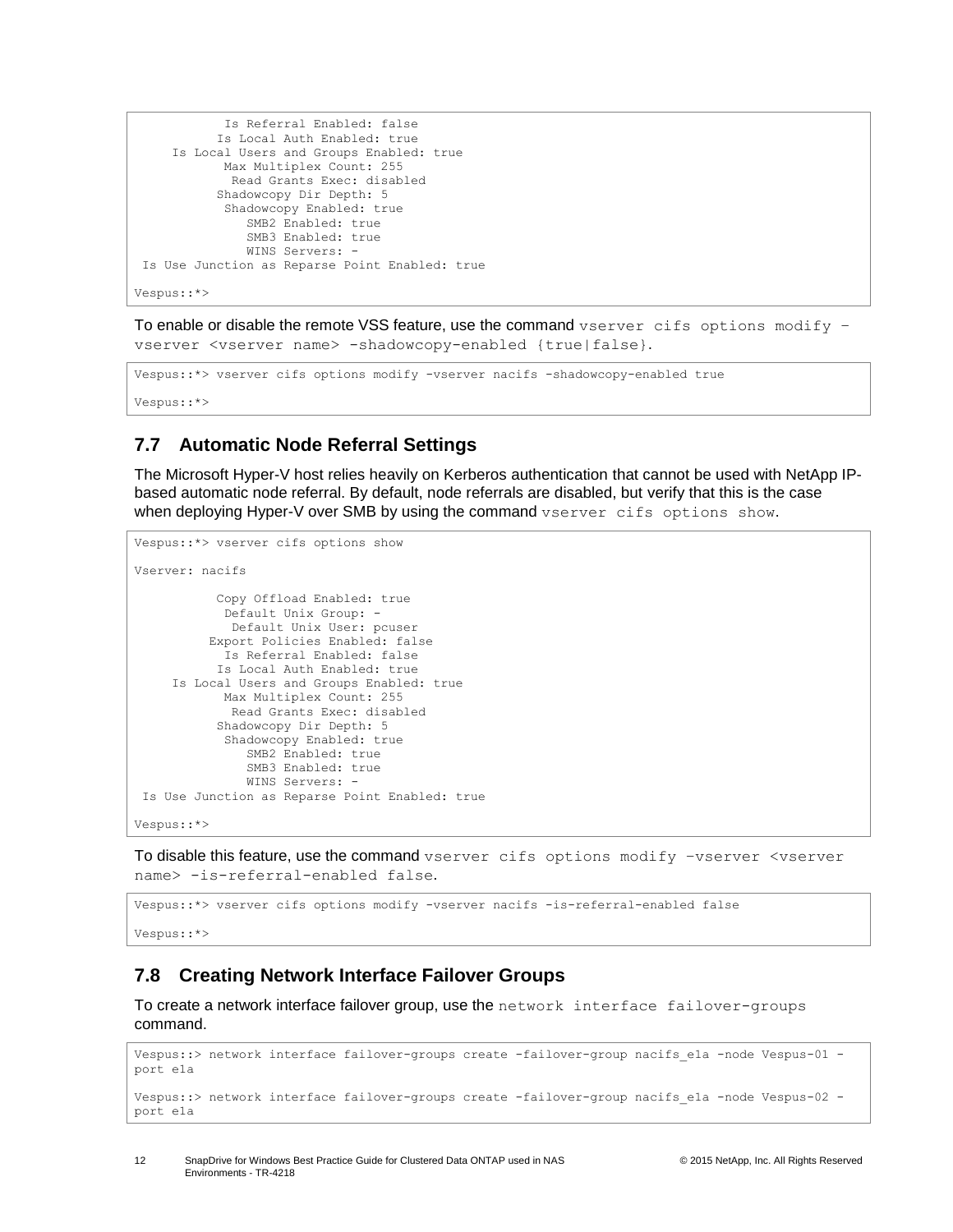```
Vespus::> network interface failover-groups show
Failover
Group Node Port
------------------- ----------------- ----------
clusterwide
        Vespus-01 e0a
 Vespus-01 e0b
 Vespus-01 e0c
         Vespus-01 e0d
         Vespus-01 e1a
         Vespus-02 e0a
         Vespus-02 e0b
         Vespus-02 e0c
        Vespus-02 Vespus-02 e1a
nacifs_e1a
        Vespus-01 e1a
         Vespus-02 e1a
12 entries were displayed.
```
# <span id="page-12-0"></span>**8 New in SnapDrive 7.1 for Windows**

The following new features have been added to SDW 7.1.

### <span id="page-12-1"></span>**8.1 Clone of Clone**

The clone-of-clone feature enables you to provision a volume, create a Snapshot copy of that volume, and then clone the volume by using the Snapshot copy. Data ONTAP supports the clone-of-clone feature. There are two clone types supported on clustered Data ONTAP: Sis-Clone and Volume-Clone (FlexClone). Data ONTAP creates a new volume to host the data from the Snapshot copy from which it was created. This Volume-Clone is tightly bound to the parent volume because the underlying blocks are shared. On top of this Volume-Clone, the user can create another Snapshot copy and mount it as a Volume-Clone. SnapManager for SQL Server uses the clone-of-clone functionality to clone data for testing and development purposes.

**Note:** Creating a LUN clone from SnapDrive is not supported.

Points to remember:

- By default, SnapDrive only supports two levels of clones. In the case of VMDK on VMFS, however, more than two levels of clones can be created.
- The user must verify that there is adequate space in the aggregate for clone creation.
- SnapDrive doesn't allow creation of a LUN on a Volume-Clone.
- The clone-of-clone operation cannot be performed in a pass-through disk connected to a highly available VM.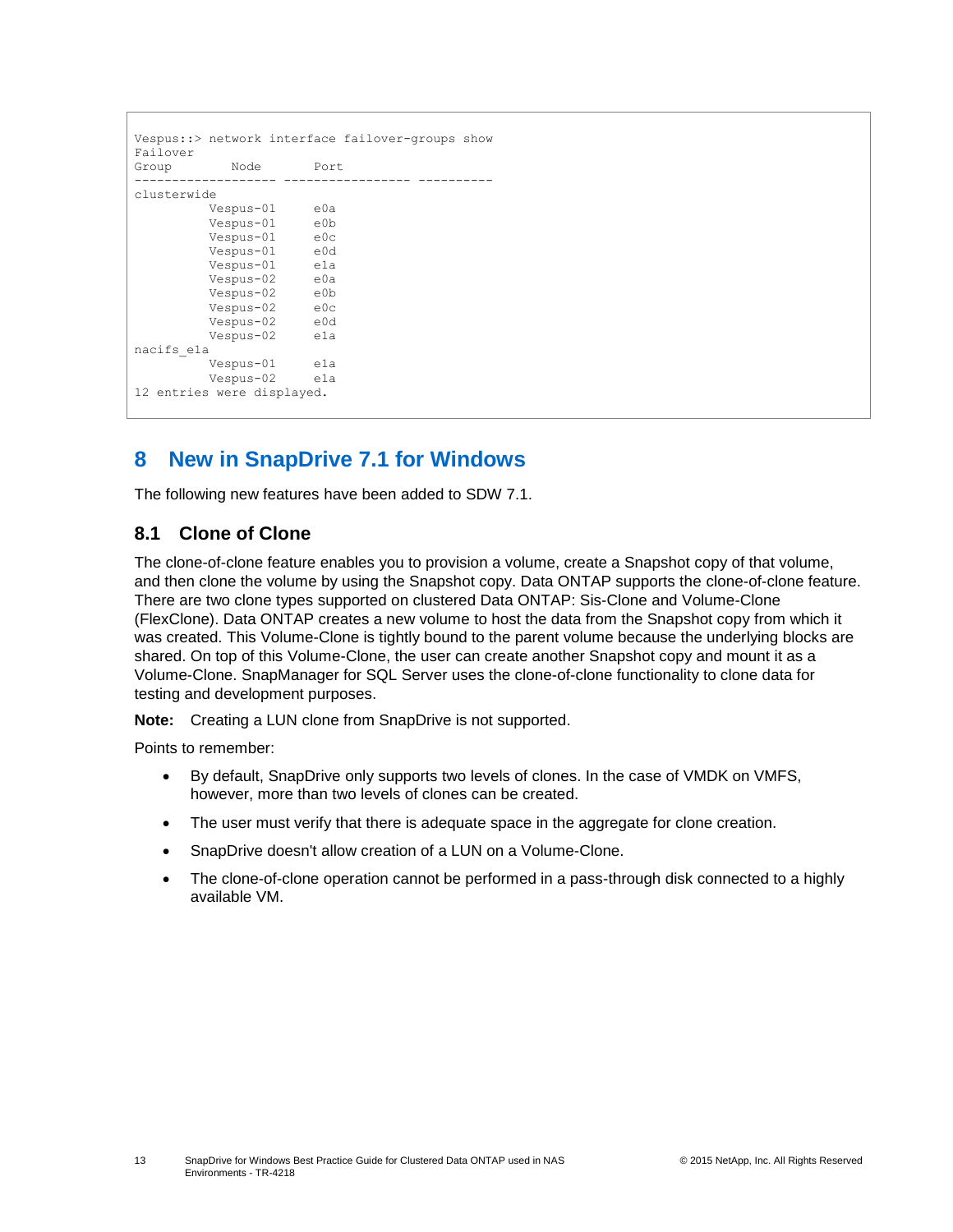<span id="page-13-1"></span>



The following sections describe the PowerShell cmdlets that come with SDW 7.1 to support the clone-ofclone feature.

### **Mount-SdSnapshot Cmdlet**

The Mount-SdSnapshot cmdlet comes with the -ValidateCloneDepth parameter to verify and validate the depth of the clone of clone created.



# **Dismount-SdSnapshot Cmdlet**

The Dismount-SdSnapshot cmdlet comes with the -DeleteParentClones parameter to delete the parent clones and dismount the snapshot backup.



# <span id="page-13-0"></span>**8.2 Split Clone**

The split-clone feature enables you to split a Volume-Clone from its parent volume and make it an independent NetApp FlexVol volume. Although SnapDrive provides a command line, there is no GUI for this specific feature. When the Snapshot copy is mounted as a NetApp FlexClone volume, the volume clone depends heavily on the parent volume because they share blocks. The split-clone feature allows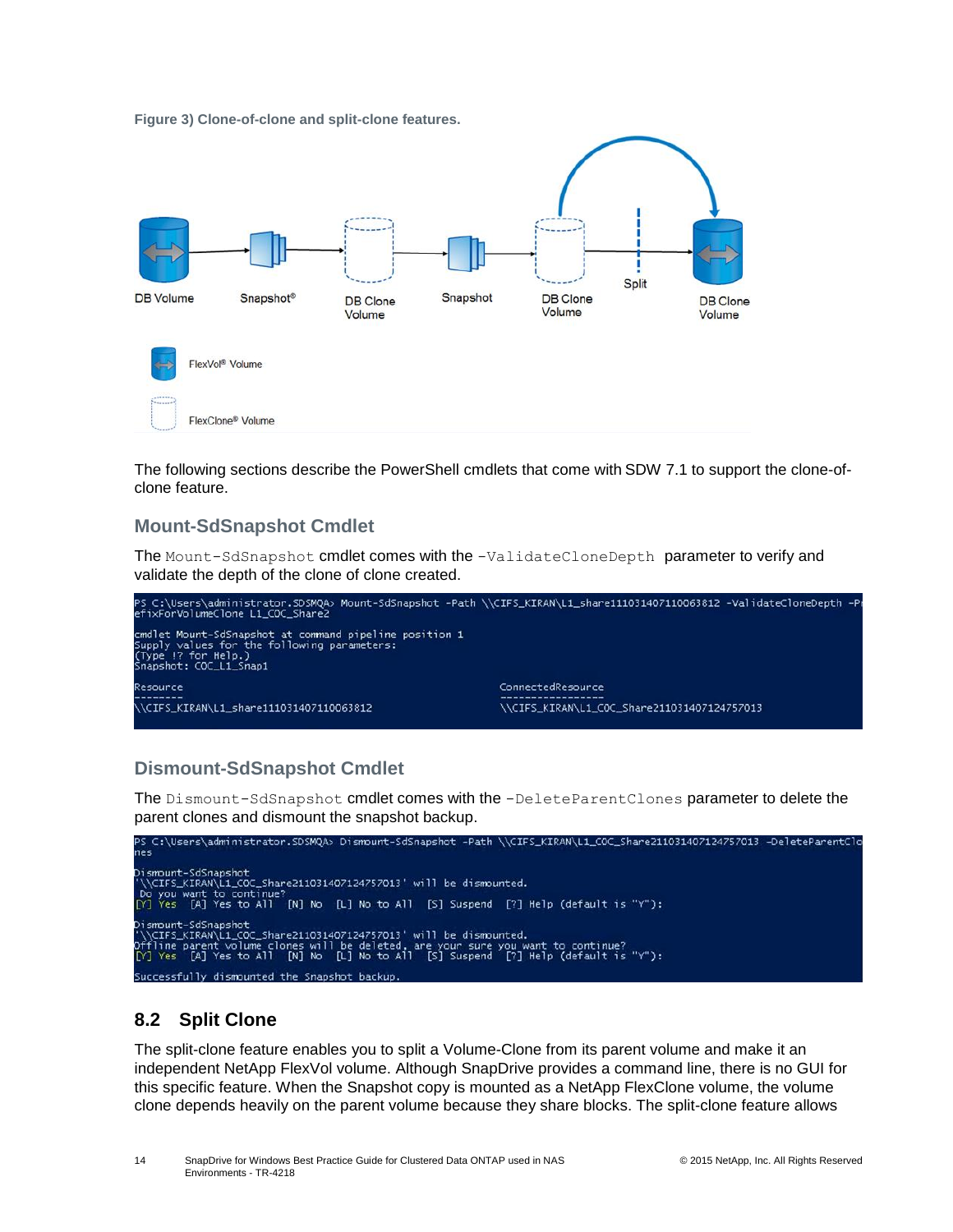you to remove the dependency of the FlexClone volume by splitting the clone from the parent. All SnapManager products make use of this feature, as does Data ONTAP.

Points to remember:

- During a Volume-Clone split, LUN provisioning and Snapshot management operations are not supported on that volume
- The status of the split clone can be obtained from the command sdcli clonesplit status
- Before performing split-clone operations, verify that there is enough space in the aggregate for the operation to succeed
- Because split-clone operations require a significant amount of time (a 1GB volume split-clone operation takes five minutes), be sure to account for this time in any service-level agreements.

The following sections describe the PowerShell cmdlets that come with SDW 7.1 to support the split-clone feature.

#### **Get-SdVolumeCloneSplitEstimate Cmdlet**

The Get-SdVolumeCloneSplitEstimate cmdlet estimates the space in the aggregate that is needed for the Volume-Clone split operation.



#### **Start-SdVolumeCloneSplit cmdlet**

The Start-SdVolumeCloneSplit cmdlet is used to start the Volume-Clone split to create a FlexClone volume.



#### **Get-SdVolumeCloneSplit Cmdlet**

The Get-SdVolumeCloneSplit cmdlet retrieves the status of the Volume-Clone split operation.

```
PS C:\Users\administrator.SDSMQA> Get-SdVolumeCloneSplit \\CIFS_KIRAN\L1_share111031406450978811
                 : SDW71_TOI_SMB_VolSiClone78f7f268_4548_4bb7_984f_7bad355cfd57
ResourceName
PercentComplete : 0
TotalBlocks
                 : 0BlocksDone
                  101748
Message<br>JobId
                 : Success.
```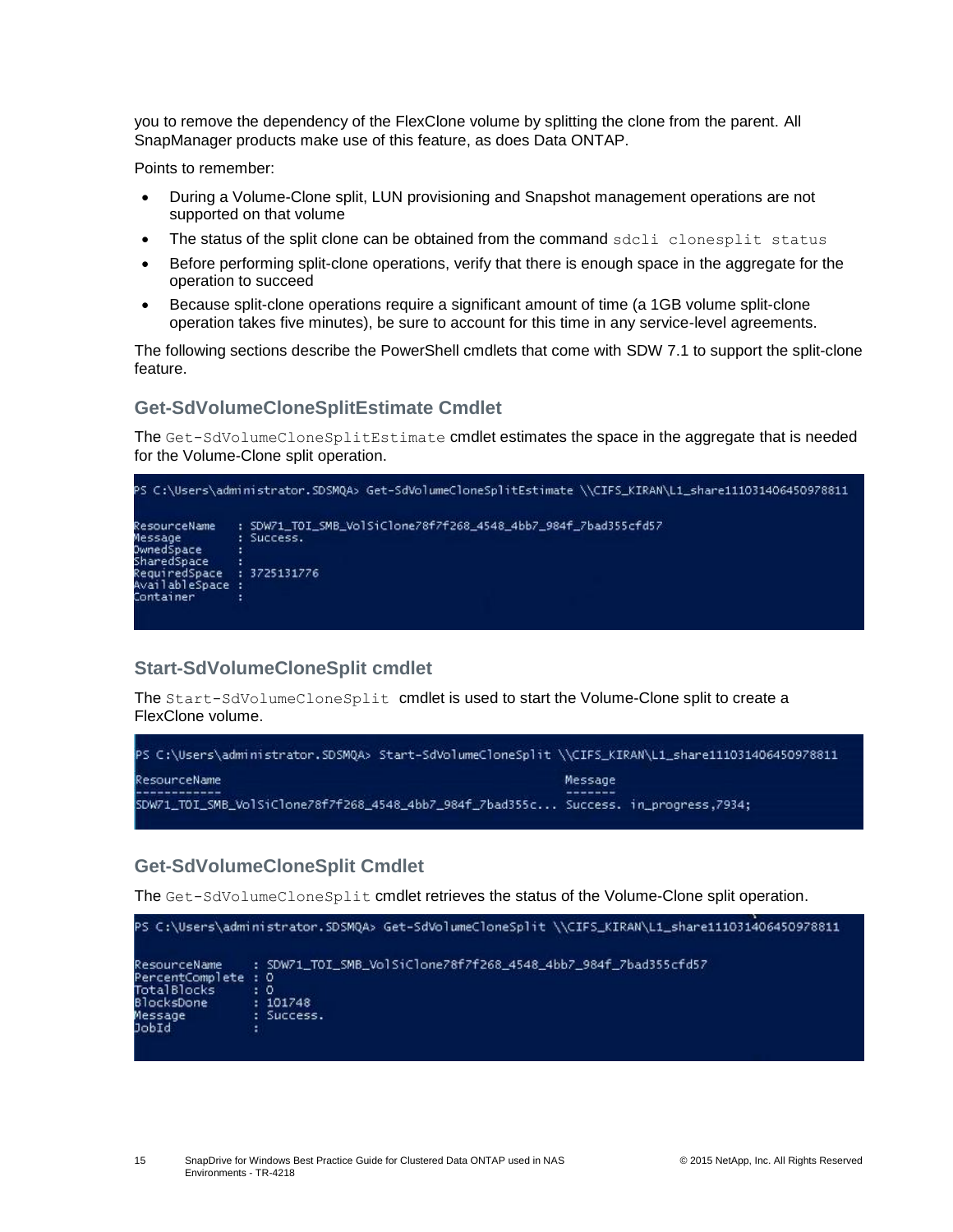# <span id="page-15-0"></span>**9 SnapDrive for Windows Architecture**

SDW has undergone significant architectural changes from the previous release to provide support for new features, such as Hyper-V over SMB 3.0, and the backup and restore of workloads hosted on CIFS shares by using remote VSS.

SDW can now be used to provision and protect SMB workloads (Hyper-V over SMB and SQL Server over SMB) in addition to its already existing support for SAN systems. The SnapManager suite of products, including SnapManager for Hyper-V and SnapManager for SQL Server, uses SDW to protect SMBrelated workloads.

For best practices when setting up Windows Server 2012 Hyper-V over SMB workloads on NetApp storage systems, refer to [TR-4172: Microsoft Hyper-V over SMB 3.0 with Clustered Data ONTAP: Best](http://www.netapp.com/us/system/pdf-reader.aspx?pdfuri=tcm:10-110923-16&m=tr-4172.pdf)  [Practices.](http://www.netapp.com/us/system/pdf-reader.aspx?pdfuri=tcm:10-110923-16&m=tr-4172.pdf)

For best practices concerning the protection of Hyper-V VMs in SMB environments that use SnapManager for Hyper-V 2.1, refer to [TR-4355: NetApp SnapManager 2.1 for Hyper-V on](http://www.netapp.com/us/media/tr-4355.pdf)

#### [Clustered Data ONTAP 8.3.](http://www.netapp.com/us/media/tr-4355.pdf)

For best practices concerning the protection of SQL Server workloads in SMB environments using SnapManager for SQL Server, refer to [TR-4353: Best Practices Guide for Microsoft SQL Server and](http://www.netapp.com/us/media/tr-4353.pdf)  [SnapManager 7.1 for SQL Server with Clustered Data ONTAP.](http://www.netapp.com/us/media/tr-4353.pdf)

### <span id="page-15-1"></span>**9.1 Prerequisites for Installation of SnapDrive for Windows**

#### **.Net 3.5 SP1 and 4.0**

.Net 3.5 SP1 and 4.0 are required for installing SDW.

**Note:** Upgrading .Net might require a reboot depending on the state of the system.

#### **Licenses**

Verify that the following licenses are installed on the storage system when performing SMB-related operations using SnapDrive.

- CIFS
- FlexClone (for mount operations and remote VSS)
- NetApp SnapRestore<sup>®</sup>
- SnapManager suite license on the storage system or a SnapDrive and SnapManager host license on the server
- NetApp SnapMirror<sup>®</sup> and SnapVault<sup>®</sup> (optional)

#### **Storage-Side Settings**

The process of configuring the storage-side settings involves the following tasks:

- 1. Configure all parameters as for clustered Data ONTAP.
- 2. Verify that there is a separate LIF created for SMB communication.
- 3. Verify that there is at least one data LIF on every node that has a share for nondisruptive operations.

**Note:** You can simplify the LIF configuration process by using System Manager.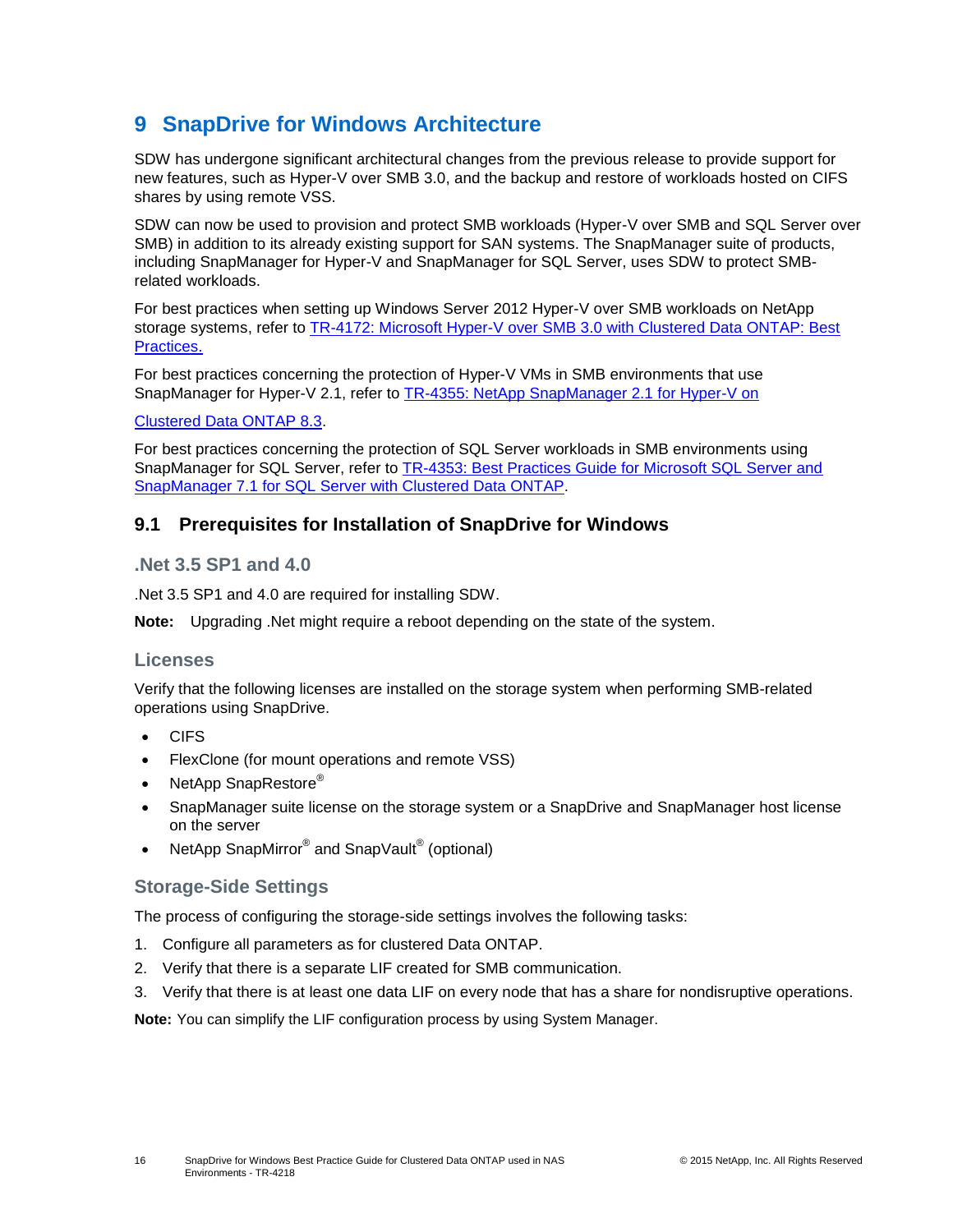# <span id="page-16-0"></span>**9.2 Supported Configurations**

For all SMB 3.0–related workloads, users must use the PowerShell cmdlets or templates that are installed after SnapDrive is installed. The templates are installed at C:\Program

Files\NetApp\SnapDrive\templates.

PowerShell cmdlets support SnapDrive provisioning; Snapshot copy management, backup, restore, and mounting; and SnapMirror and SnapVault operations for both SAN and SMB. [Table 1](#page-16-2) indicates the configurations supported for SAN and SMB workflows with SnapDrive 7.1 for Windows.

| SnapDrive Interface          | SAN (FC, iSCSI, and FCOE)  | SMB 3.0 (Windows Server 2012<br>and Windows Server 2012 R2<br>Only) |
|------------------------------|----------------------------|---------------------------------------------------------------------|
| SnapDrive GUI                | Supported                  | Not supported                                                       |
| SnapDrive CLI (SDCLI)        | Supported                  | Not supported                                                       |
| SnapDrive PowerShell cmdlets | Basic operations supported | All operations and workflows are<br>fully supported                 |

<span id="page-16-2"></span>**Table 1) Supported configurations for SAN and SMB workflows with SnapDrive 7.1 for Windows.**

# <span id="page-16-1"></span>**9.3 Architecture of SnapDrive for Windows**

SDW supports both SAN and SMB workflows. As discussed in the previous section, you can access all SMB-related workflows through the PowerShell interface. You can perform all SAN-based workflows by using either the SnapDrive GUI or SDCLI commands. In the case of SMB workflows, the web service proxy passes requests such as backup, restore, and so on to the local file share copy provider that communicates to the remote VSS provider in the Data ONTAP system through Microsoft Remote Procedure Call (MSRPC). If a SAN operation is initiated, these calls are passed to the VSS hardware provider that resides on the host, which then communicates with Data ONTAP for SAN-related operations.

Any SMB or SAN backup, restore, or replication operation initiated through SnapManager products such as SnapManager for Hyper-V or SnapManager for SQL Server reaches the SnapDrive web service proxy layer directly and is redirected accordingly. [Figure 4](#page-17-2) depicts the architecture of SnapDrive for Windows.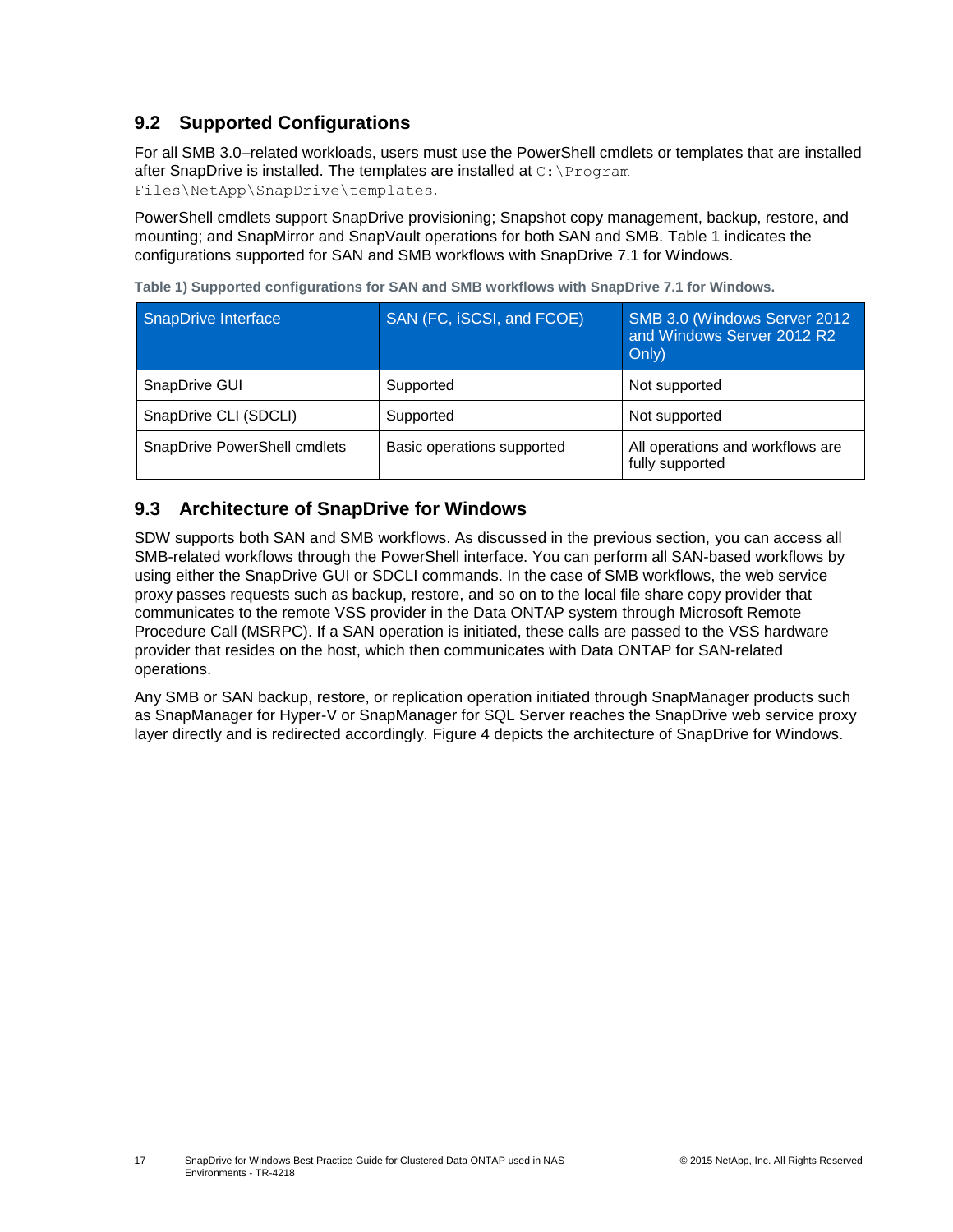<span id="page-17-2"></span>**Figure 4) Architecture of SnapDrive for Windows.**



# <span id="page-17-0"></span>**10 SnapDrive for Windows and Windows PowerShell**

SDW introduces PowerShell cmdlets that can be used to perform common operations and build workflows. This is in addition to the existing SDCLI option. The PowerShell cmdlets listed in [Table 2](#page-17-1) can be used for both SAN and SMB workflows.

| <b>PowerShell cmdlets</b>     | <b>SAN</b>     | <b>NAS</b> | 7-Mode System<br><b>Support</b>                  |
|-------------------------------|----------------|------------|--------------------------------------------------|
| Debug-SdHost                  | N <sub>o</sub> | Yes        | <b>No</b>                                        |
| Dismount-SdSnapshot           | N <sub>o</sub> | Yes        | N <sub>o</sub>                                   |
| Get-SdInfo                    | <b>Yes</b>     | Yes        | Yes                                              |
| Get-SdSMBShadowCopyEmsMessage | N <sub>o</sub> | Yes        | No.                                              |
| Get-SdSnapMirror              | N <sub>o</sub> | Yes        | <b>No</b>                                        |
| Get-SdSnapshot                | Yes.           | Yes        | Yes                                              |
| Invoke-SdSnapMirrorUpdate     | <b>Yes</b>     | Yes        | Yes, no SnapVault<br>(use Protection<br>Manager) |
| Invoke-SdEmsAutosupportLoq    | Yes.           | Yes        | Yes                                              |
| Get-SdVM                      | Yes            | Yes        | Yes                                              |
| Mount-SdSnapshot              | No.            | Yes        | No.                                              |

<span id="page-17-1"></span>**Table 2) PowerShell cmdlets.**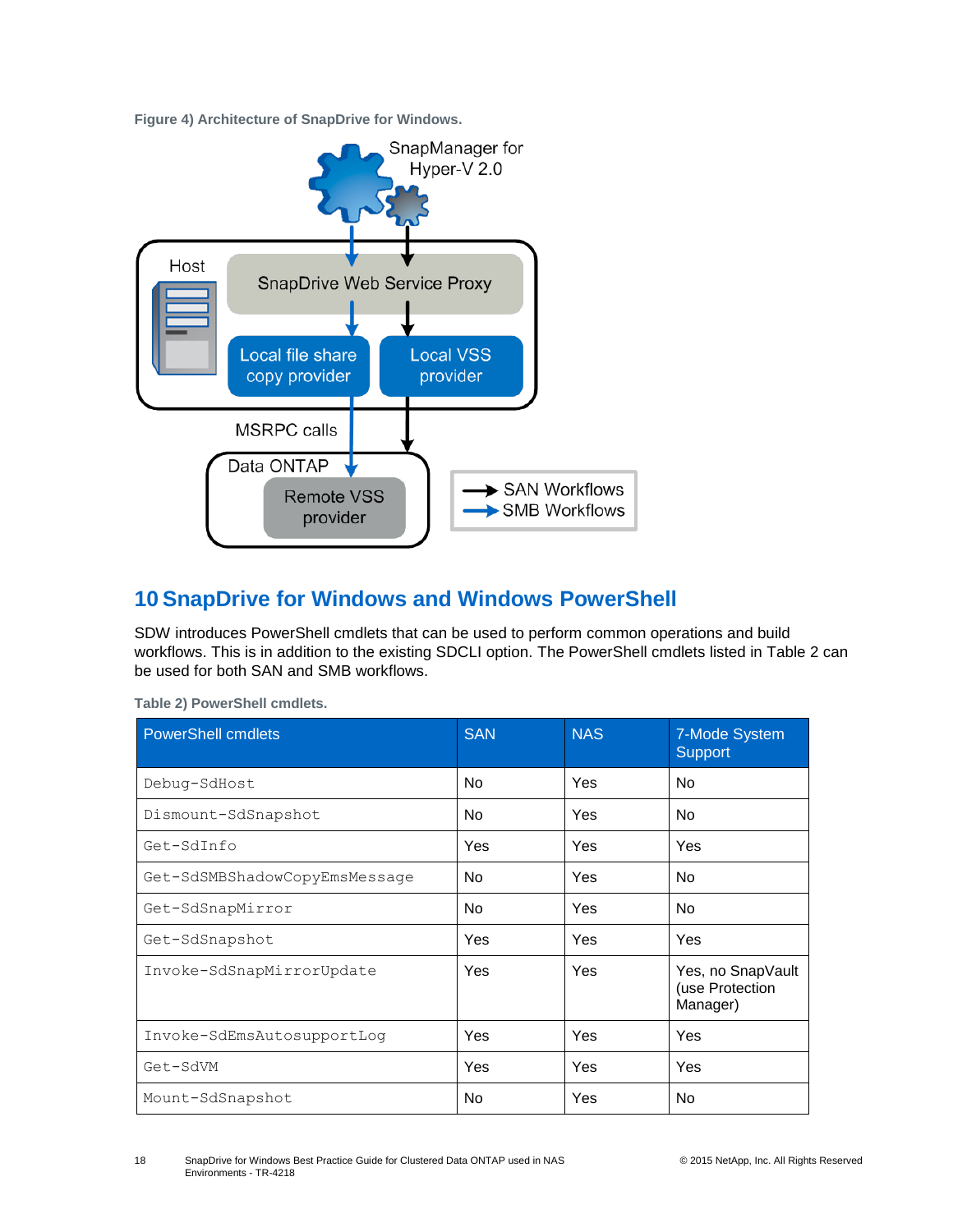| <b>PowerShell cmdlets</b>             | <b>SAN</b> | <b>NAS</b> | 7-Mode System<br>Support |
|---------------------------------------|------------|------------|--------------------------|
| Get-SdStorageConnectionSetting        | Yes        | Yes        | Yes                      |
| Get-SdStorage                         | Yes        | Yes        | Yes                      |
| New-SdSMBShare                        | <b>No</b>  | Yes        | N <sub>o</sub>           |
| New-SdSnapshot                        | Yes        | Yes        | Yes                      |
| New-SdVolume                          | Yes        | Yes        | <b>No</b>                |
| Remove-SdSMBShare                     | <b>No</b>  | Yes        | N <sub>o</sub>           |
| Remove-SdSnapshot                     | Yes        | Yes        | Yes                      |
| Remove-<br>SdStorageConnectionSetting | Yes        | Yes        | Yes                      |
| Remove-SdVolume                       | <b>No</b>  | Yes        | <b>No</b>                |
| Rename-SdSnapshot                     | Yes        | Yes        | Yes                      |
| Restore-SdSnapshot                    | Yes        | Yes        | Yes                      |
| Set-SdSnapshot                        | Yes        | Yes        | N <sub>o</sub>           |
| Set-SdStorageConnectionSetting        | Yes        | Yes        | Yes                      |
| Get-SdSnapMirrorPolicyRule            | Yes        | Yes        | <b>No</b>                |
| Remove-SdSnapMirrorPolicyRule         | Yes        | Yes        | <b>No</b>                |
| Set-SdSnapMirrorPolicyRule            | Yes        | Yes        | <b>No</b>                |

For more information about each PowerShell cmdlet, refer to the PowerShell reference guide that is available as part of the SnapDrive software documentation.

**Note:** Unlike PowerShell cmdlets, SDCLI commands do not support SMB operations or workflows.

# <span id="page-18-0"></span>**10.1 Provisioning Templates**

SDW also introduces PowerShell templates that can rapidly provision SMB environments, depending on the workload that the user intends to host on them. The template is configured according to the best practices for the workload deployed on the SMB environment. The PowerShell templates are installed at the following location:

C:\Program Files\NetApp\SnapDrive\templates

The following templates are available:

- Home directory
- SQL Server over SMB
- Hyper-V over SMB

**Note:** You can customize these templates depending on the environment, as is shown in the following example:

```
PS C:\Users\administrator.HOST1> New-SdVolume -TemplateName HomeDirProvTemplate.xml -Name test -
Size 10GB -Aggregate Aggr1 -StorageSystem 10.1.1.2 -JunctionPath /home_test -VServerContext 
Vserver1
```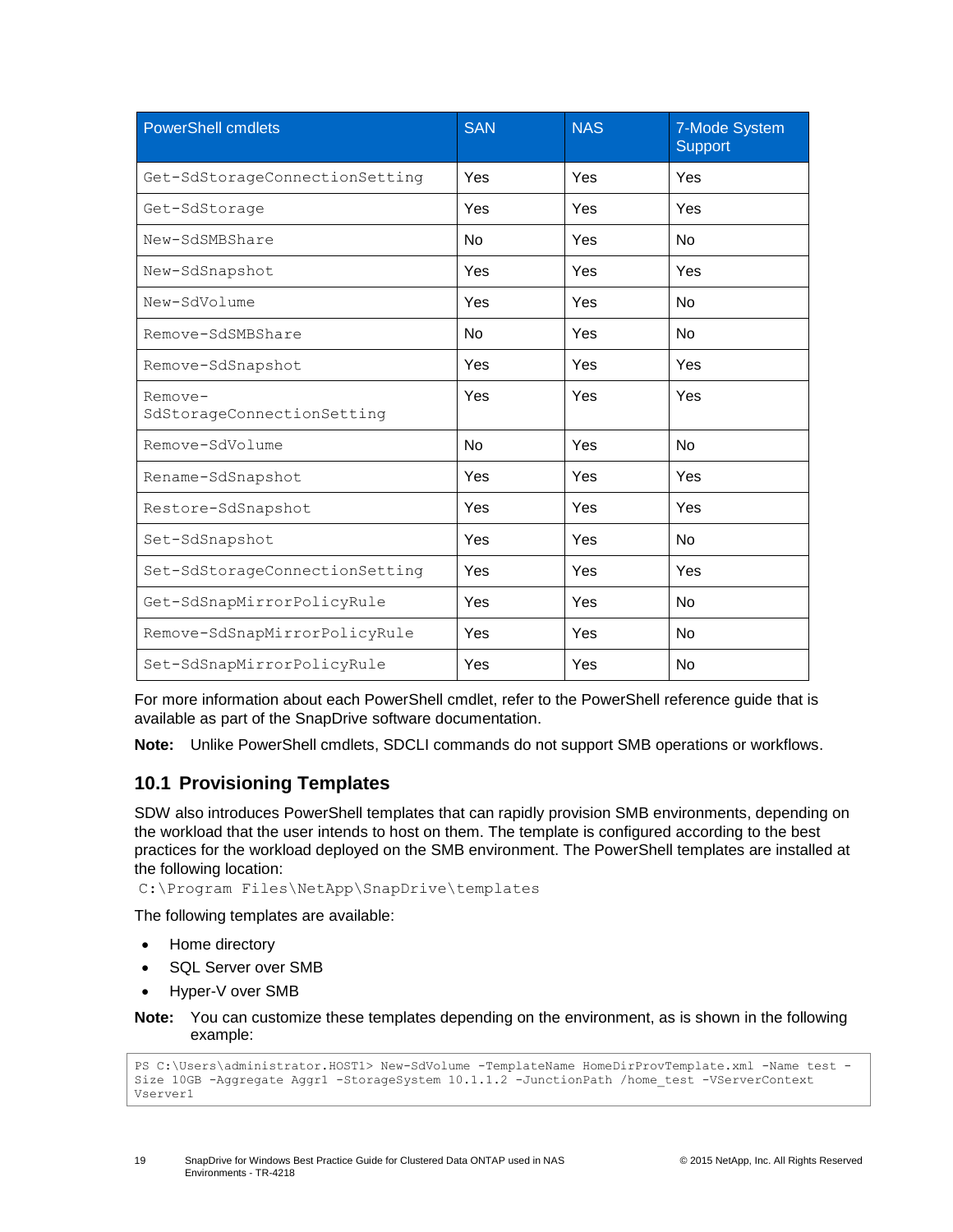```
Best Practice
```
NetApp recommends provisioning all SMB-related workloads, such as CIFS shares for home directories, SQL Server workloads, and Hyper-V workloads, on a host using these PowerShell provisioning templates. This configures the environment according to best practices.

### **Provisioning Shares for Hyper-V Using New-SdSMBShare cmdlet**

This example syntax provisions a share for Hyper-V by using the specified template.

```
New-SdSMBShare -Path / -Name HyperVShare -CIFSServer HyperVFileServer -TemplateName "C:\program 
files\SnapDrive\HyperVVHDxProvTemplate.xml"
Acl : {Everyone / Full Control}
AttributeCacheTtl : 1
CifsServer : HyperVFileServer
VServer : HyperVirtualStorageServer
Comment : Hyper-V SMB share
DirUmask : 1
FileUmask : 1
Path : /
Volume : HyperVVolume
ShareName : HyperVShare
ShareName : HyperVShare<br>ShareProperties : {browsable, continuously_available}
SymlinkProperties : {enable}
UNCPathType : SMBShare
IsMountedToDrive : False
MountedDrive :
ResourceType : SDSMBShare
\\HyperVFileServer\HyperVShare
Ranges :
```
# **Provisioning a Storage System Volume Using the New-SdVolume cmdlet in the Template**

This example provisions a storage system volume using the specified template.

```
New-SdVolume -Name sqldbvolume -Aggregate sqldbaggregate -JunctionPath /sqldbvolume 
-TemplateName C:\Program Files\SnapDrive\Templates\HyperVVHDxProvTemplate.xml -Size 128GB -
StorageSystem sqlvirtualstorageserver
Name : sqldbvolume
Vserver : sqlvirtualstorageserver
                 : sqldbvolume<br>: sqlvirtualstorageserver<br>: sqlvirtualstorageserver:/vol/sqldbvolume
JunctionPath : /sqldbvolume
JunctionParentName :
SizeTotal :
SizeUsed :
SnapMirrorSource :
SnapMirrorDest :
SnapVaultPrimary :
SnapVaultSecondary :
FlexCloneEnabled :
IsFlexClone :
ResourceType : SDStorageVolume
ResourceName : sqlvirtualstorageserver:/vol/sqldbvolume
Ranges :
```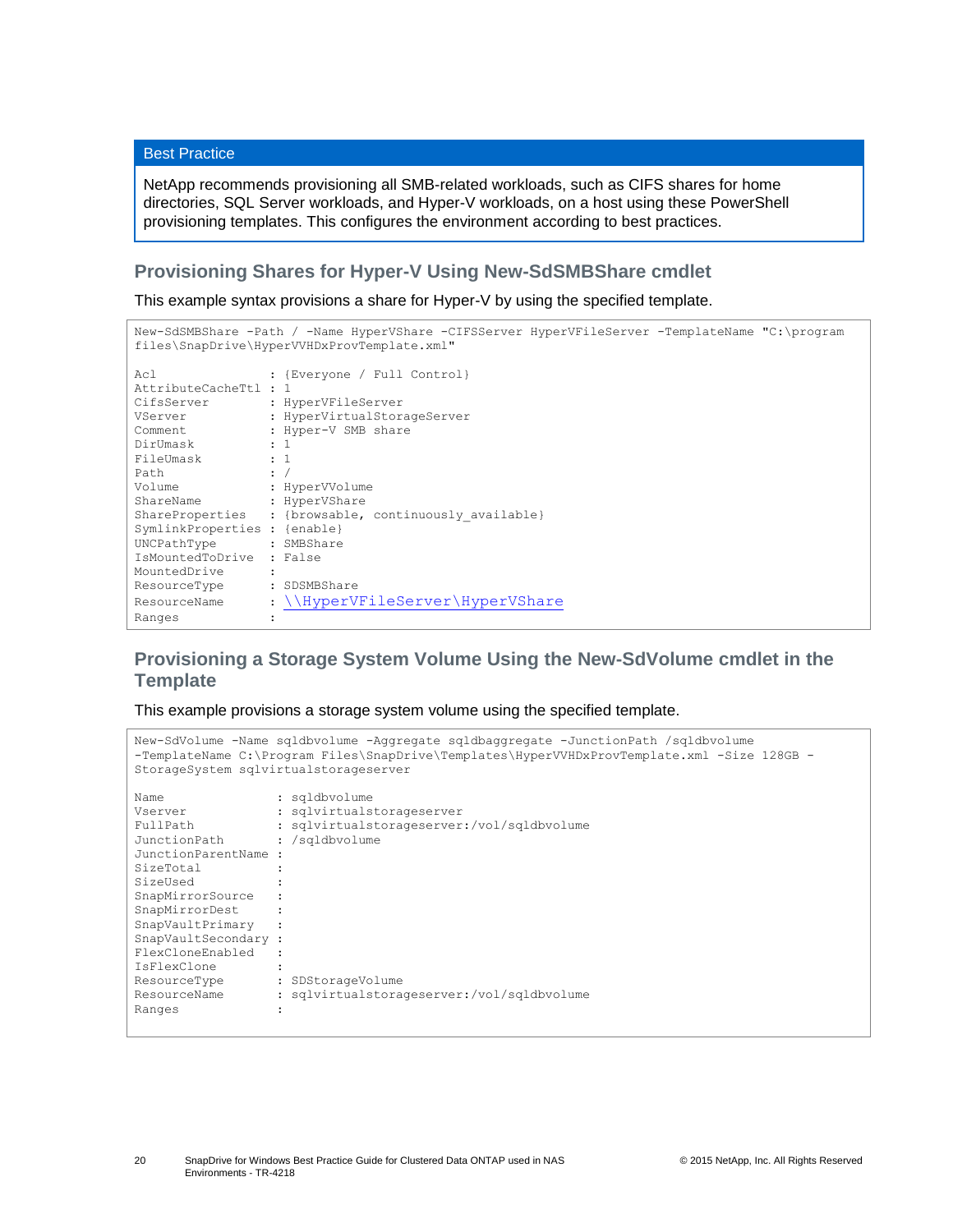# <span id="page-20-0"></span>**11 Adding a Storage Virtual Machine in SnapDrive**

You can execute SMB operations and workflows only after adding the CIFS SVM system to SnapDrive. To do so, run the following PowerShell cmdlet.

Set-SdStorageConnectionSetting –Name (Vserver Mgmt LIF or Vserver name)

When the CIFS SVM system is added using this cmdlet, a configuration repository file called Nsf.config is created at C:\Program Files\NetApp\SnapDrive\ (the SnapDrive installation folder). This file is subsequently updated when new SVM storage system connections are established or removed.

- **Note:** Verify that the CIFS server name and the SVM name are not identical.
- **Note:** Cluster SVM credentials are not required to be added when adding the CIFS SVM.
- **Note:** NetApp recommends adding the SVM name and IP address in C:\Windows\System32\Drivers\etc.

#### Best Practice

NetApp recommends protecting the Nsf.config file by creating another copy of the file and storing it safely. NetApp also recommends updating the backup copy when new storage connections are established or existing ones are removed. After the Nsf.config file is restored, SnapDrive services must be restarted.

# <span id="page-20-1"></span>**12 Provisioning a Volume and a CIFS Share Using SnapDrive for Windows**

You can provision volumes and shares using standalone PowerShell cmdlets or templates.

#### **Volume Creation and Deletion**

Create volumes for hosting SMB shares by using the New-SDVolume cmdlet, as follows:

```
New-SdVolume -Name <vol name> -Aggregate <aggregate name> - JunctionPath <vol junction path> -
TemplateName C:\Program Files \SnapDrive\Templates\HyperVVHDxProvTemplate.xml -Size <vol_size> -
StorageSystem <storage_system_name>
```
Similarly, you can use the Remove-SDVolume cmdlet to remove a volume from the SVM. When you remove a volume by using this cmdlet, the volume is dismounted, brought offline, and deleted.

**Note:** You cannot delete a volume in a SnapMirror relationship.

#### **CIFS Shares**

As discussed in the ["Provisioning](#page-18-0) Templates" section, you can provision SMB shares by using templates for specific workloads, such as SQL Server over SMB, Hyper-V over SMB, and home directories.

The following example shows how users can provision a share for a home directory.

New-SdSMBshare -templatename "sd\_homedir\_prov\_template" -Path "/homedir" -CIFSServer "fileserver"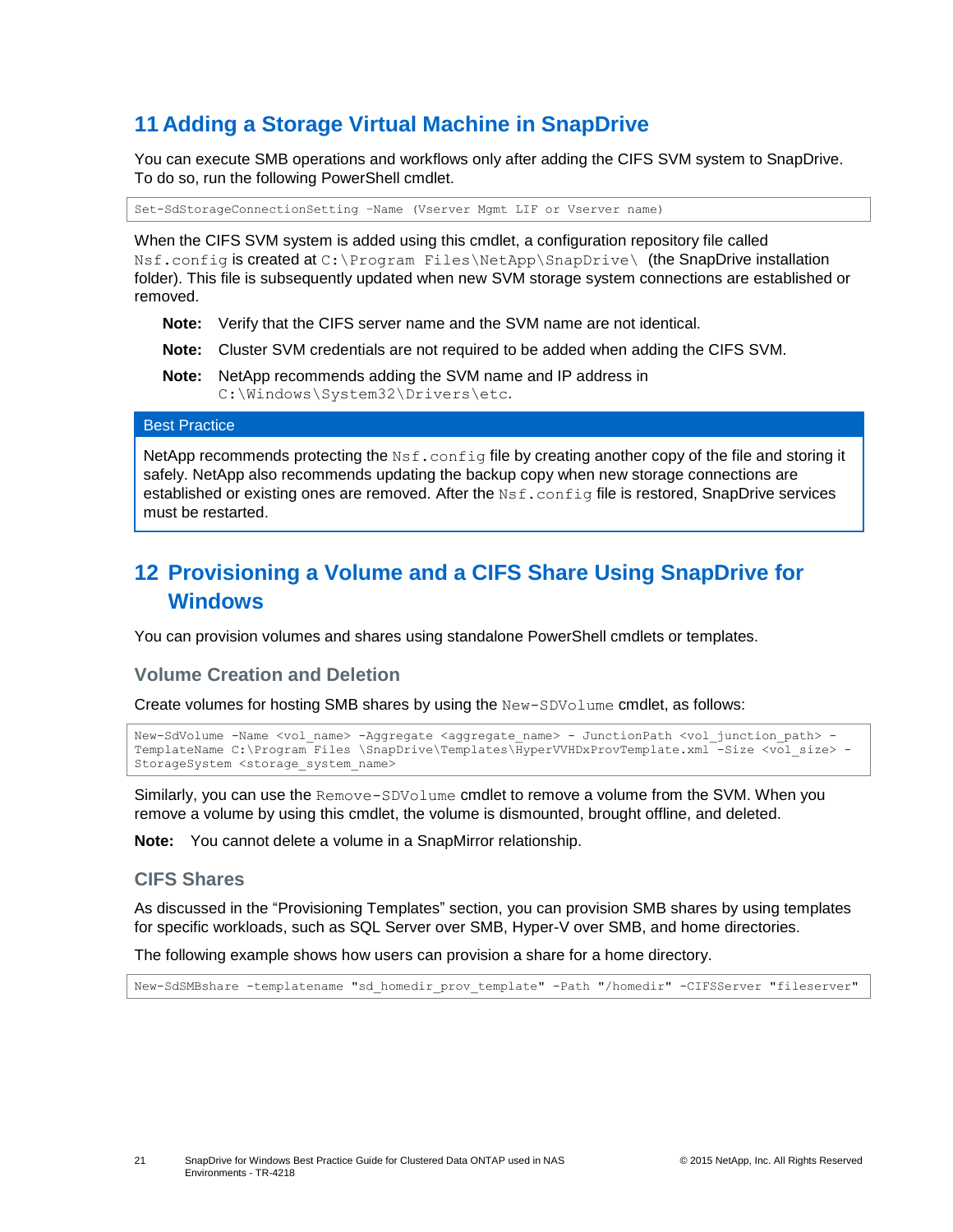#### Best Practices

- After provisioning a CIFS share from SnapDrive, NetApp recommends validating your environment by running the PowerShell cmdlet debug-sdhost. This validation enables adherence to the best practices for the workload being hosted.
- Add a DNS entry for data LIFs mapped to each CIFS server name. If multiple data LIFs are mapped to a CIFS server, add any of the data LIFs.

# <span id="page-21-0"></span>**13 Backup and Restore Architecture of a CIFS Share Using SnapDrive for Windows**

### <span id="page-21-1"></span>**13.1 Backup and Restore Architecture**

SnapManager for Hyper-V and SnapManager for SQL Server support SMB workflows. When a backup or restore operation is initiated from one of these SnapManager products, calls are passed to the SnapDrive web service proxy. Then, using the MSRPC protocol, the SnapDrive web service proxy initiates communication between the local file-share copy provider from Microsoft and the remote VSS provider.

#### <span id="page-21-2"></span>**13.2 Backup and Restore**

SnapDrive supports the backup and restore of SMB shares. Multiple shares hosted across different CIFS servers can be backed up at once. Snapshot copies can be created using the New-SDsnapshot cmdlet. You can use this cmdlet to create Snapshot copies of a LUN or an SMB share. The following example backs up the SMB shares by creating Snapshot copies of the corresponding volumes using the Snapshot name sql\_snap.

New-SdSnapshot -path "\\fileserver\sqlshare","\\fileserver\sqlshare2" -snapshot "sql\_snap"

The restore-SDSnapshot cmdlet is used for restoring both LUNs and SMB shares locally or from the secondary storage (SnapVault). In the case of SMB shares, individual files and directories can also be restored. SnapDrive also supports restoring SMB shares from secondary storage such as SnapVault.

#### **Examples of Typical Restore Operations**

#### **Example 1: Restore a Snapshot Copy on an SMB Share From a Snapshot Copy.**

Restore-SdSnapshot -Path "\\172.17.12.101\share\files.txt" -Snapshot "snapshot\_1"

This example restores the file named  $file.txt$  on SMB share  $\172.17.12.101\$ share from the specified Snapshot copy snapshot 1.

#### **Example 2: Restore a File Under a Subfolder of an SMB Share From a Snapshot Copy.**

Restore-SdSnapshot -Path "\\172.17.12.101\share\dir1\file1.txt" -Snapshot snapshot\_1

This example restores the file at \\172.17.12.101\share\dir1\file1.txt from the Snapshot copy snapshot\_1.

#### **Example 3: Restore a Directory with its Contents Under an SMB Share From a Snapshot Copy.**

Restore-SdSnapshot -Path "\\172.17.12.101\share\folder1\\*" -Snapshot "snapshot\_1"

This example restores the directory named  $f \circ \text{lder1}$  and its contents from the specified Snapshot copy snapshot\_1.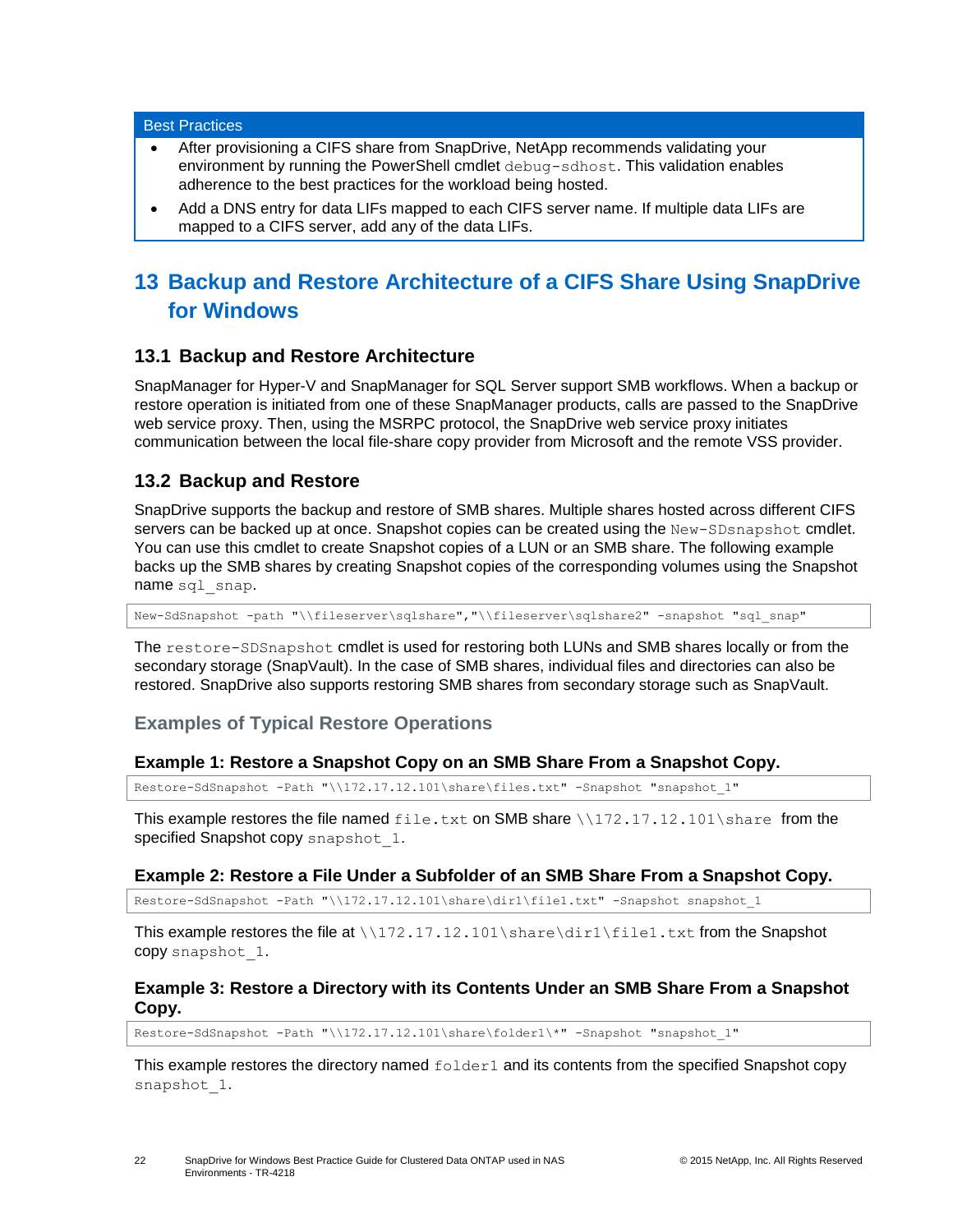#### **Example 4: Restore Multiple Files and Directories Under an SMB Share from a Snapshot Copy.**

```
Restore-SdSnapshot –Path 
"\\172.17.12.101\share\file0.txt","\\172.17.12.101\share\dir1\file1.txt","\\172.17.12.101\share\d
ir2\ -Snapshot snapshot_1
```
This example restores a file named  $file0.txt$  under the root of the SMB share, a file named file1.txt under directory dir1, and directories named  $\text{dir2}$  and  $\text{dir3}$  and their contents from the Snapshot copy named snapshot 1.

#### **Example 5: Restore a File on an SMB Share from a Snapshot Copy on the SnapVault Secondary.**

```
Restore-SdSnapshot -Path "\\172.17.12.101\share\dir1\file1.txt" -Snapshot "snapshot 1" -
StorageSystem 172.17.165.29 -VolumeName vaultdest_vol
```
This example restores a file named  $\text{file1.txt}$  under directory  $\text{dir1}$  from the Snapshot copy named snapshot 1 on the SnapVault secondary storage system.

#### **Example 6: Restore a Snapshot Copy on a Disk from a Snapshot Copy.**

Restore-SdSnapshot -Path E: -Snapshot "snapshot\_1"

This example restores the Snapshot copy named snapshot 1.

**Note:** The restore-sdsnapshot cmdlet cannot perform file-level restores in SAN environments.

#### Best Practices

- In case of a backup failure, use the Get-SdSMBShadowCopyEmsMessage cmdlet to retrieve EMS logs from the SVM specific to the backup event. This strategy helps determine the root cause of the failure.
- If a user must turn a volume offline for any reason, verify that the volume is remounted using the correct junction path. Otherwise, backup operations are likely to fail.

### <span id="page-22-0"></span>**13.3 Mounting and Dismounting a Snapshot Copy**

Use the Mount-SdSnapshot cmdlet to mount a LUN or a share from the specified Snapshot copy and show them as a different set of shares having a new global unique identifier (GUID).

This cmdlet can be used in an SQL-over-SMB environment to perform backup verification. The user can mount the database and log shares from the Snapshot copy and carry out database verification. The access control lists (ACLs) on the mounted share are the same as those on the original share.

You can also use the mount-sdsnapshot cmdlet to mount the shares from a secondary Snapshot copy (SnapVault). To do so, you must specify the storage system and volume. Verify that the aggregate of the volume that is the source of the FlexClone operation is assigned to the SVM aggregates list. The following example mounts the share DBShare from the specified secondary Snapshot copy weekly snap.

```
Mount-SdSnapshot -Path "\\SQLFileserver\DBShare","\\SQLFileserver\LogShare" -snapshot 
"weekly_snap" -storagesystem mirror_vserver -volume dbmirrorvolume
```
When mounting a Snapshot copy, verify that the aggregate of the volume that is the source of the mount operation is added to the SVM-assigned aggregates list option.

A share is deleted upon dismounting, and the underlying FlexClone volume is also deleted.

**Note:** The FlexClone volume that is created during the mount operation is not space guaranteed.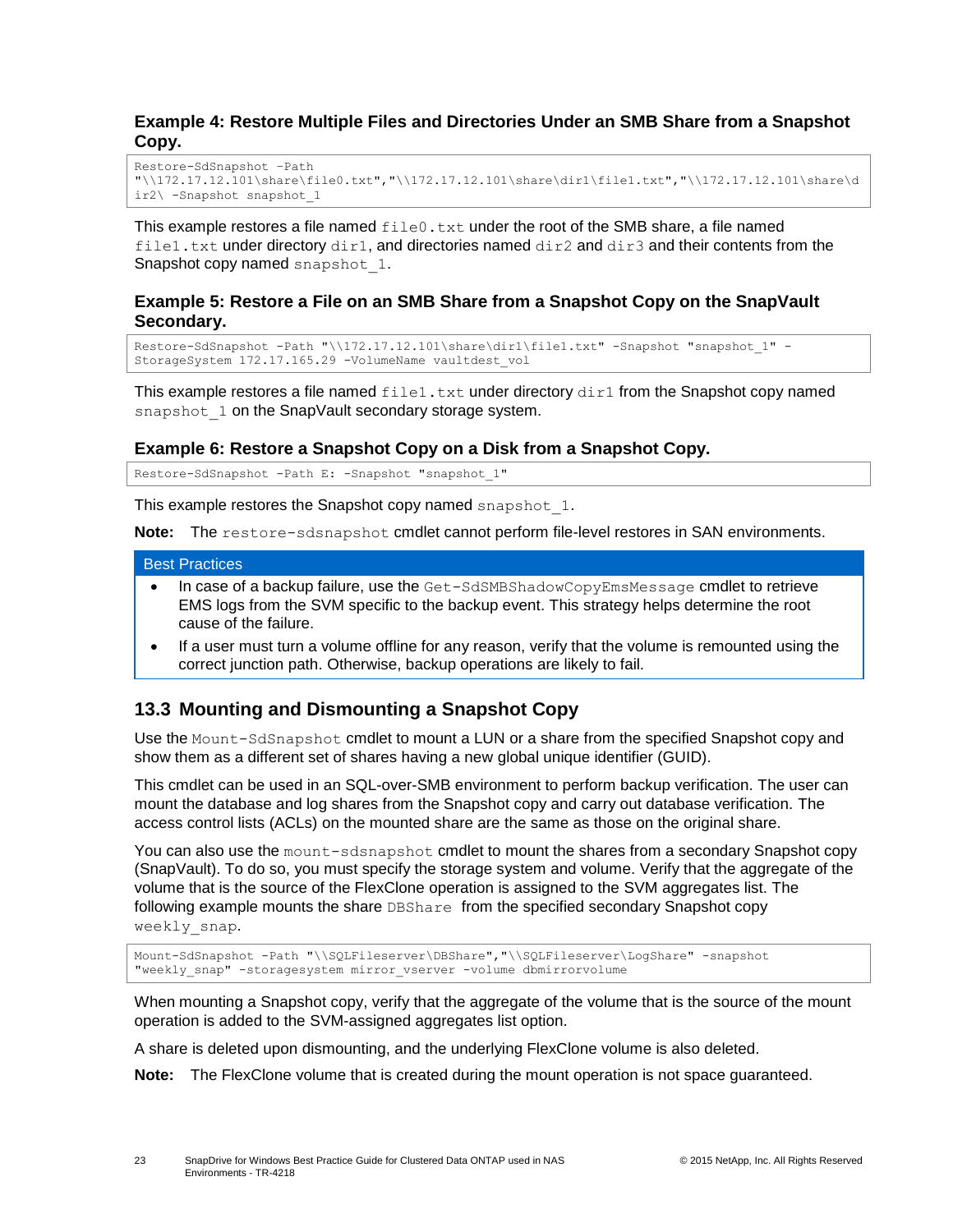# <span id="page-23-0"></span>**14 Creating VMs in CIFS Shares Created by SnapDrive for Windows**

After using SDW to provision the SMB shares, it is a straightforward process to configure Hyper-V in Windows Server 2012 and Windows Server 2012 R2 to use these shares as storage for VM virtual disks. To do so, set the location of VHDX files [\(Figure 5\)](#page-23-1) and VM configuration files [\(Figure 6\)](#page-23-2).

<span id="page-23-1"></span>**Figure 5) VHDX location settings.**

| 全                                                                                                                                  | Hyper-V Settings for FUJI-30                                                                                                                          | x      |
|------------------------------------------------------------------------------------------------------------------------------------|-------------------------------------------------------------------------------------------------------------------------------------------------------|--------|
| <b>A</b> Server<br>Virtual Hard Disks<br>\\na-cifs\Home\VmStore\VirtualDisks<br>Virtual Machines                                   | <b>Virtual Hard Disks</b><br><b>Contract</b><br>Specify the default folder to store virtual hard disk files.<br>\\na-cifs\Home\\\mStore\\\irtualDisks |        |
| \\na-cifs\Home\VmStore\VirtualMa<br><b>Physical GPUs</b><br>Manage RemoteFX GPUs                                                   |                                                                                                                                                       | Browse |
| NUMA Spanning<br>Allow NUMA Spanning<br><b>Live Migrations</b><br>2 Simultaneous Migrations                                        |                                                                                                                                                       |        |
| <b>Storage Migrations</b><br>52<br>2 Simultaneous Migrations<br>Replication Configuration<br>ΞY<br>Not enabled as a Replica server |                                                                                                                                                       |        |
| <b>会</b> User<br><b>ES</b> Keyboard<br>I lee on the virtual machine                                                                |                                                                                                                                                       |        |

<span id="page-23-2"></span>

| Ľ                                                                                                                                                                                                                                                                                                                                                                                                                                                                          | Hyper-V Settings for FUJI-30                                                                                                                           | x      |
|----------------------------------------------------------------------------------------------------------------------------------------------------------------------------------------------------------------------------------------------------------------------------------------------------------------------------------------------------------------------------------------------------------------------------------------------------------------------------|--------------------------------------------------------------------------------------------------------------------------------------------------------|--------|
| <b>Server</b><br>交<br>Virtual Hard Disks<br>\\na-cifs\Home\VmStore\VirtualDisks<br><b>Fig.</b> Virtual Machines<br>\\na-cifs\Home\VmStore\VirtualMa<br>Physical GPUs<br>Manage RemoteFX GPUs<br>NUMA Spanning<br>Allow NUMA Spanning<br><b>No. Live Migrations</b><br>2 Simultaneous Migrations<br><b>Storage Migrations</b><br>я<br>2 Simultaneous Migrations<br>ĒĤ<br>Replication Configuration<br>Not enabled as a Replica server<br><b>≪</b> User<br>$\alpha$ $\alpha$ | <b>Virtual Machines</b><br>87<br>Specify the default folder to store virtual machine configuration files.<br>\\na-cifs\Home\\\mStore\\\irtualMachines\ | Browse |

These VMs can then be protected with SnapManager for Hyper-V by using specific backup and replication policies, and the Get-SdVM PowerShell cmdlet can be used to retrieve VM information.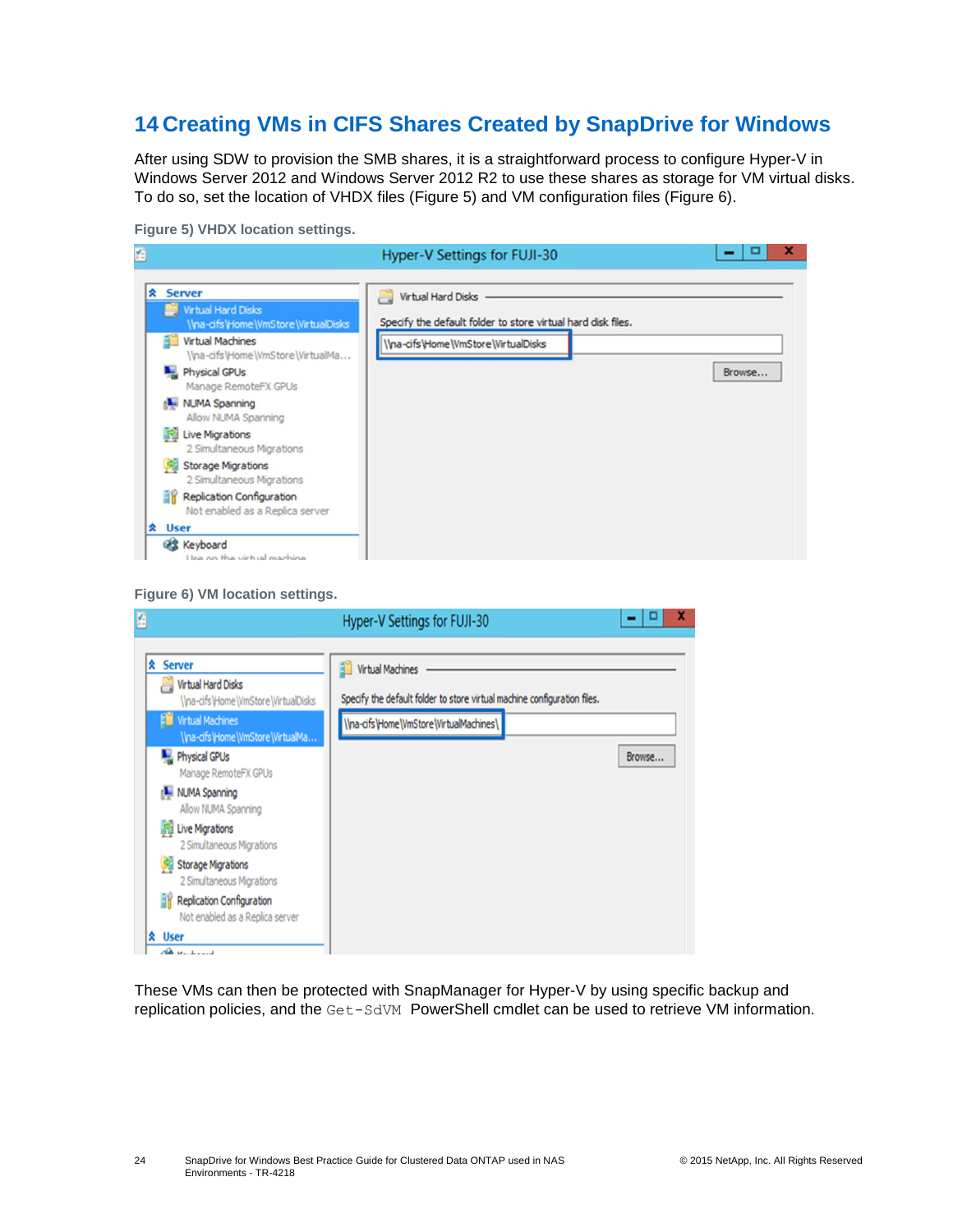# <span id="page-24-0"></span>**15 SnapMirror and SnapVault**

### <span id="page-24-1"></span>**15.1 SnapMirror**

SDW supports SnapMirror for volumes containing SMB shares. If the SnapMirror source volume is replicated to multiple destination volumes (a fan-out scenario), all of the destinations are updated. For best practices on SnapMirror configurations, refer to [TR-4015: SnapMirror Configuration and Best](file:///C:/Users/dorianh/Downloads/TR-4015%20SnapMirror%20Configuration%20and%20Best%20Practices%20Guide%20for%20Clustered%20Data%20ONTAP%20(1).pdf)  [Practices Guide for Clustered Data ONTAP.](file:///C:/Users/dorianh/Downloads/TR-4015%20SnapMirror%20Configuration%20and%20Best%20Practices%20Guide%20for%20Clustered%20Data%20ONTAP%20(1).pdf)

# <span id="page-24-2"></span>**15.2 SnapVault**

SDW introduces native SnapVault integration. Therefore, OnCommand<sup>®</sup> Protection Manager is no longer required to configure and update SnapVault datasets in environments running clustered Data ONTAP 8.2 and later. Rather, SnapVault can be configured by using PowerShell cmdlets and initiated with the SnapManager for SQL Server or SnapManager for Hyper-V GUI. [Figure 7](#page-24-3) depicts the workflow for SnapVault.

<span id="page-24-3"></span>



- **Note:** In the case of Data ONTAP systems operating in 7-Mode, SnapDrive continues to require OnCommand Protection Manager for SnapVault configuration in SAN environments.
- **Note:** Cascaded SnapVault is not supported.

To configure specific retention-period policies for the Snapshot copies, use the Set-SdSnapMirrorPolicyRule PowerShell cmdlet. Each volume that has a SnapVault relationship that hosts SMB shares can have a SnapVault policy associated with it. These rules help users to configure the retention periods and the actions taken after the threshold is reached. Users have the option to create custom labels depending on specific business needs.

The Set-SdSnapMirrorPolicyRule cmdlet can be used to set the SnapVault retention policies as well as thresholds. For example, the following command sets the SnapMirror policy rule myWeekly for the policy of the specified relationship.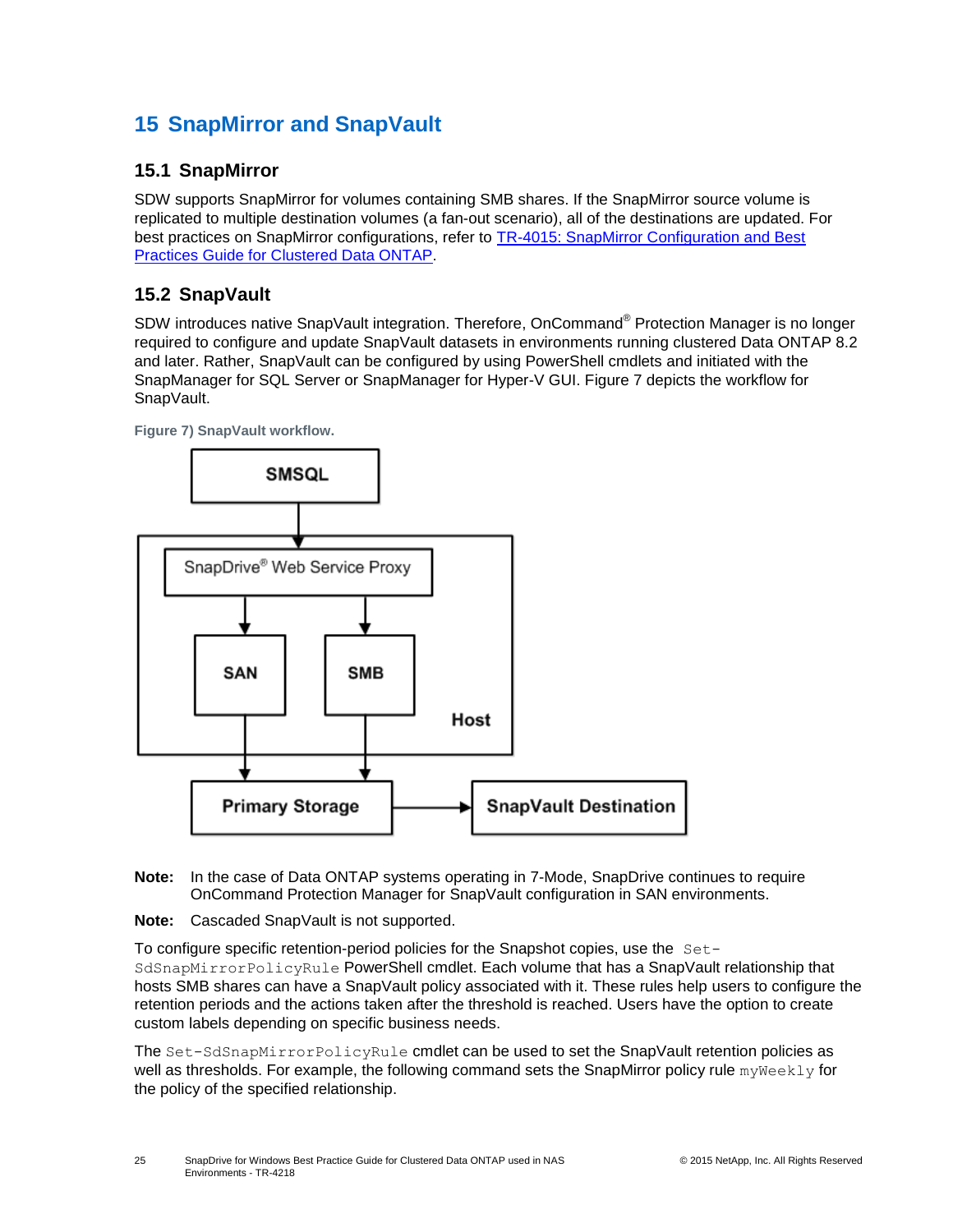```
Set-SdSnapMirrorPolicyRule -SourceStorageSystem vs01 -SourceStorageSystemVolume src_vol01 -
DestinationStorageSystem vs02 -DestinationStorageSystemVolume dest_vol01 -SnapMirrorLabel 
myWeekly -Retention 8 -Preserve -WarnThreshold 3 -verbose -Confirm:$false
```
Before setting the policy rule, verify that the policy is created at the cluster SVM.

Users also can use the PowerShell cmdlet set-SDsnapshot to attach labels to Snapshot copies and then select the secondary retention bucket by specifying the appropriate label.

The following example adds the suffix label  $\text{monthly}$  to the specified Snapshot copy salesdb backup.

```
Set-SdSnapshot -storagesystem prodvserver -volume voldb,vollog -snapshot salesdb_backup | set-
Sdsnapshot -label monthly
```
The GetMirrorInfo cmdlet can be used to retrieve information on the SnapVault and SnapMirror relationships that were established from a given storage system.

```
PS C:\Users\administrator.TEST>(Get-SdStorage -StorageSystem 172.17.162.61 -
GetMirrorInfo -Verbose).StorageSystemResource.volume
```
When restoring from a SnapVault storage system, verify that a valid FlexClone and CIFS license was installed on the SnapVault system. In addition, a valid CIFS server must be present in the SnapVault system.

Place the secondary CIFS server in the same domain as the primary CIFS server; if they are in different domains, there must be trust between the two domains.

Add the SnapVault and SnapMirror destination SVM credentials in the transport protocol settings. If the SnapVault destination is in the same cluster, then use ODX.

# <span id="page-25-0"></span>**16 Restoring Snapshot Copies After Storage Live Migration**

The storage live migration feature in Windows Server 2012 and Windows Server 2012 R2 enables migration of VM-related files to a different storage location without causing the VM to undergo downtime. This process is faster if the storage system supports ODX. As discussed in the section ["Features in](#page-4-1)  [Clustered Data ONTAP,"](#page-4-1) Data ONTAP 8.2 and later support ODX.

When you initiate storage migration of a VM from one SMB share to another SMB share or LUN within the same volume or on a different volume, Windows Server 2012 queries the storage system on whether it is copy-offload enabled. If it is, Windows Server then offloads the copy activity to the storage system.

- **Note:** It is best to avoid SnapDrive operations during storage live migration because they might corrupt the VM.
- **Note:** After performing storage migration of a VM from one share to another share hosted on a different volume, the SnapMirror and SnapVault relationships must be reestablished with the new destination. In addition, previously existing Snapshot copies cannot be restored from the SnapVault storage system.

# <span id="page-25-1"></span>**Version History**

| Version     | <b>Date</b> | Document Version History |
|-------------|-------------|--------------------------|
| Version 1.0 | August 2013 | Initial release          |